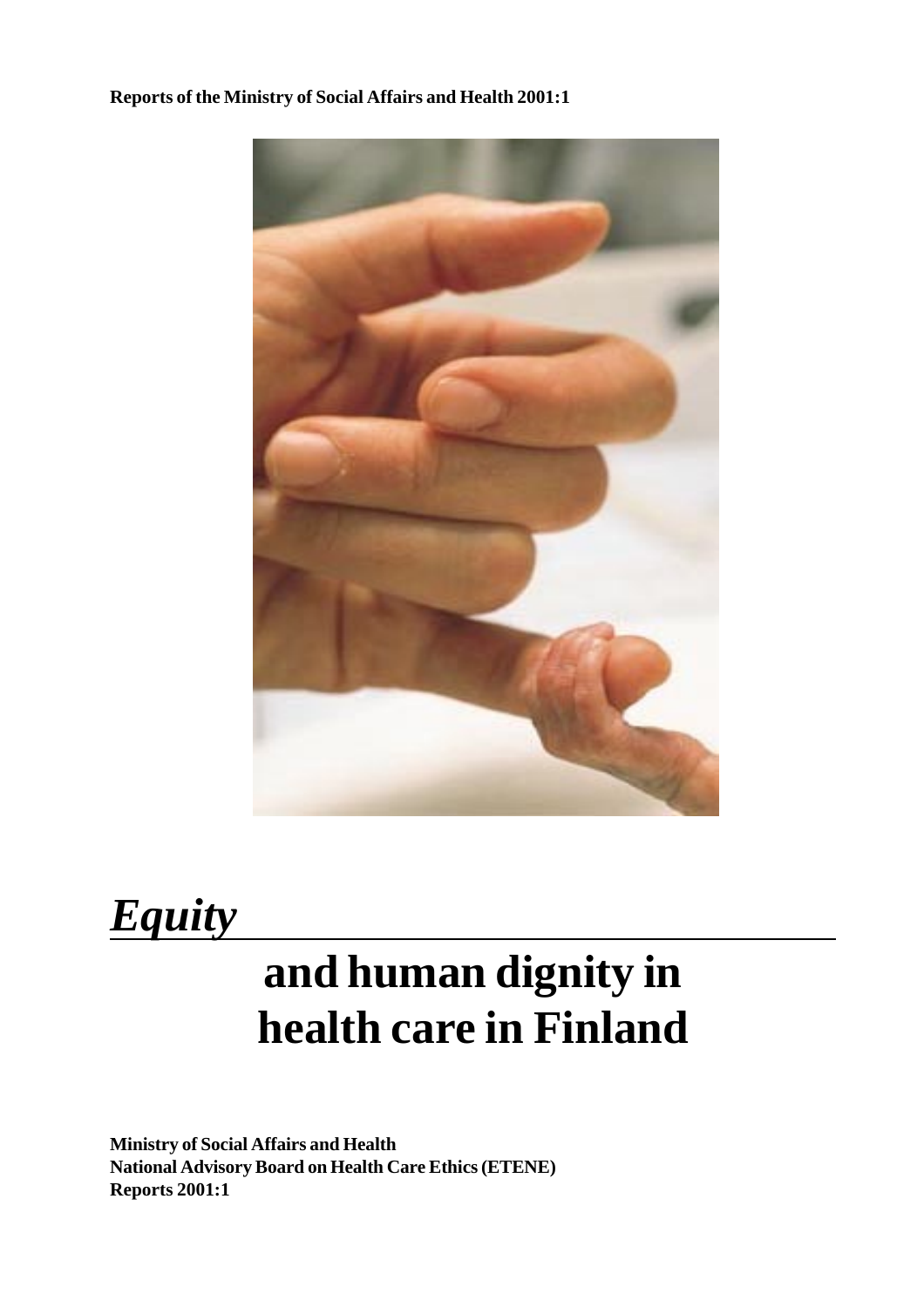## <span id="page-1-0"></span>**Summary**

National Advisory Board on Health Care Ethics (ETENE). Equity and human dignity in health care in Finland. Helsinki 2001. 38 pages. (Reports of the Ministry of Social affairs and Health, ISSN 1236-2115; 2001:1) ISBN 952-00-0913-2

The main theme of the National Advisory Board on Health Care Ethics (ETENE) in 2000 was human dignity and equity in Finnish health care. On August 17, the Board held a seminar on topics connected with this basic theme. The presentations and discussions at the seminar, a summary of the seminar as a whole and a review of topics discussed at other meetings of ETENE are presented here to stimulate debate and provide a basis for discussion both for those working in health care and for the users of health care services, and also to serve as a bridge builder between different groups.

**Key words:** ethics, human rights, health care, human dignity, equality, rights, priority setting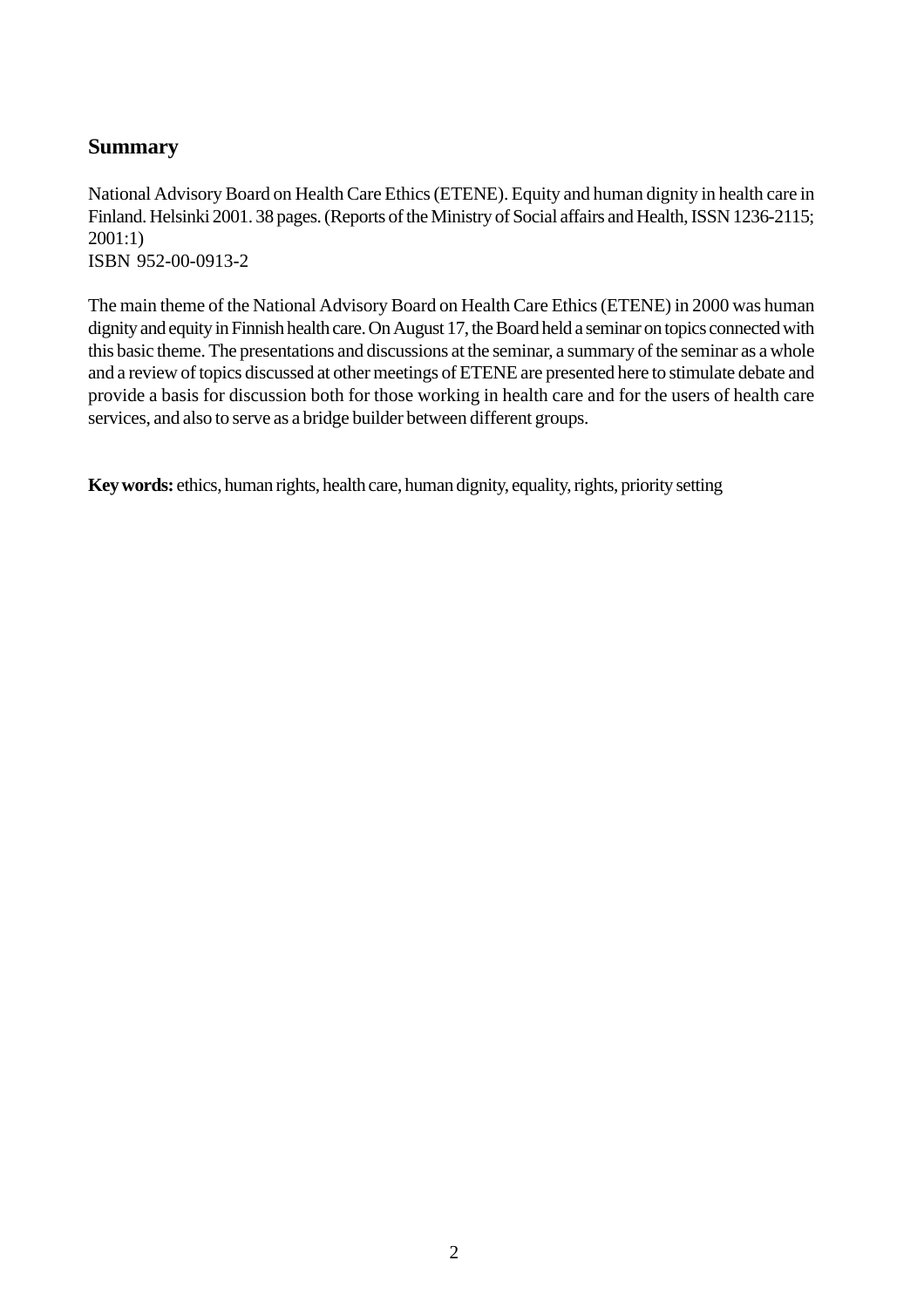## **FOREWORD**

<span id="page-2-0"></span>Our age is awash with topics that bounce momentarily to the surface, creating a brief ferment and perhaps even rather strongly expressed opinions, only to sink again and make way for the next topic to emerge. Debate jumps from issue to issue. Different forums have a different focus of interest. What shocks one person may to someone else be a normal part of everyday life. But there is also a need for discussion in which the participants take the time and effort to get to know their topic and seek genuine dialogue between the different parties and views expressed. Society studies and comments on itself through the flow of public debate.

Health care is a subject of relevance to all. It is a topic on which people have a wealth of experience and a variety of views. Public discussion of health care issues would seem rather to be increasing than decreasing. This is important, as health care uses up considerable public resources, while the issues of health and sickness are of fundamental importance to everyone's quality of life.

In 1998, the Finnish Government appointed the National Advisory Board on Health Care Ethics (ETENE). A broadly based body comprising representatives from a large range of different sectors and areas of experience, ETENE is charged with examining issues of health care ethics in Finnish society. The issues on its agenda vary across an enormous range of topics. The aim, however, is to examine them all from the perspective of a fairly general framework of values.

During 2000, the National Advisory Board on Health Care Ethics examined ethical issues in Finnish health care, placing special stress on the issues of equity and human dignity. It held a internal seminar on this theme on August 17, 2000. A document was produced from the seminar to provide a basis for public debate on ethical issues of principle. The document invites contributions to the debate from all concerned parties: patients, health care professionals, decision-makers, the media and the general public.

The Board has also gathered together a number of concrete themes and perspectives relating to equity and human dignity in the health care sector which have played a key role in its own discussions during the first two years of its work.

Human dignity and equity are by no means straightforward concepts, and can be appealed to in conflicting ways. However, deliberately highlighting them reminds us that health care is in the final analysis all about the lives of individual people and how to take care of the common good and the equality of our citizens.

In view of the importance of these considerations, ETENE has decided to publish the documents from the above-mentioned seminar in order to facilitate broader debate. They do not contain many unambiguous statements; the focus is rather on presenting perspectives and framing questions that the Board wishes to raise and stress in public debate.

ETENE warmly welcomes all comments and ideas, either on these documents or in general on topics relating to health care ethics.

Mäntyharju, December 18, 2000

Martti Lindqvist Chairman of ETENE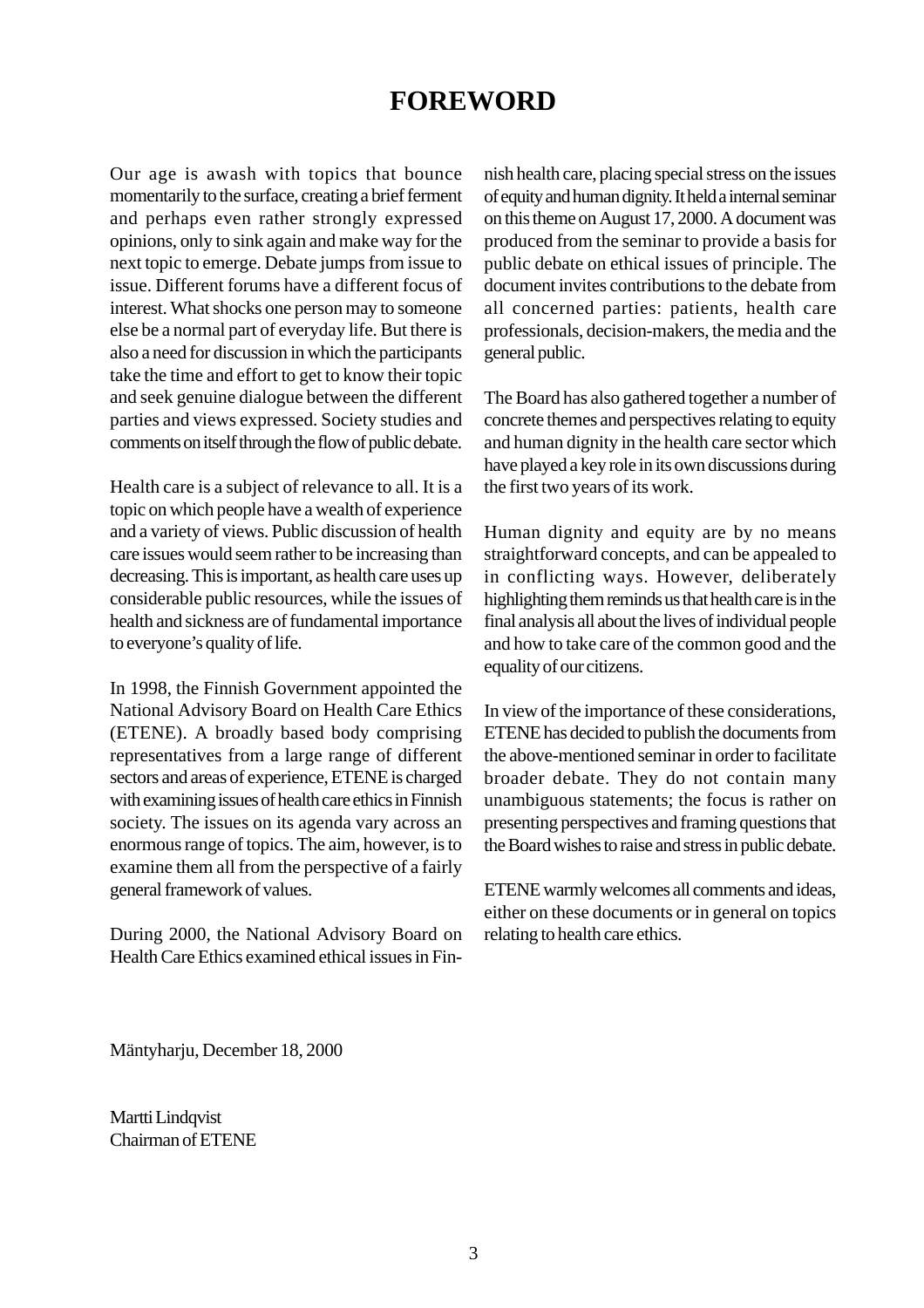# **Table of Contents**

| Can equity assessment provide support for political decision-making?  19 |  |
|--------------------------------------------------------------------------|--|
|                                                                          |  |
|                                                                          |  |
|                                                                          |  |
|                                                                          |  |
|                                                                          |  |
|                                                                          |  |
|                                                                          |  |
|                                                                          |  |
|                                                                          |  |
|                                                                          |  |
|                                                                          |  |
|                                                                          |  |
|                                                                          |  |
|                                                                          |  |
|                                                                          |  |
|                                                                          |  |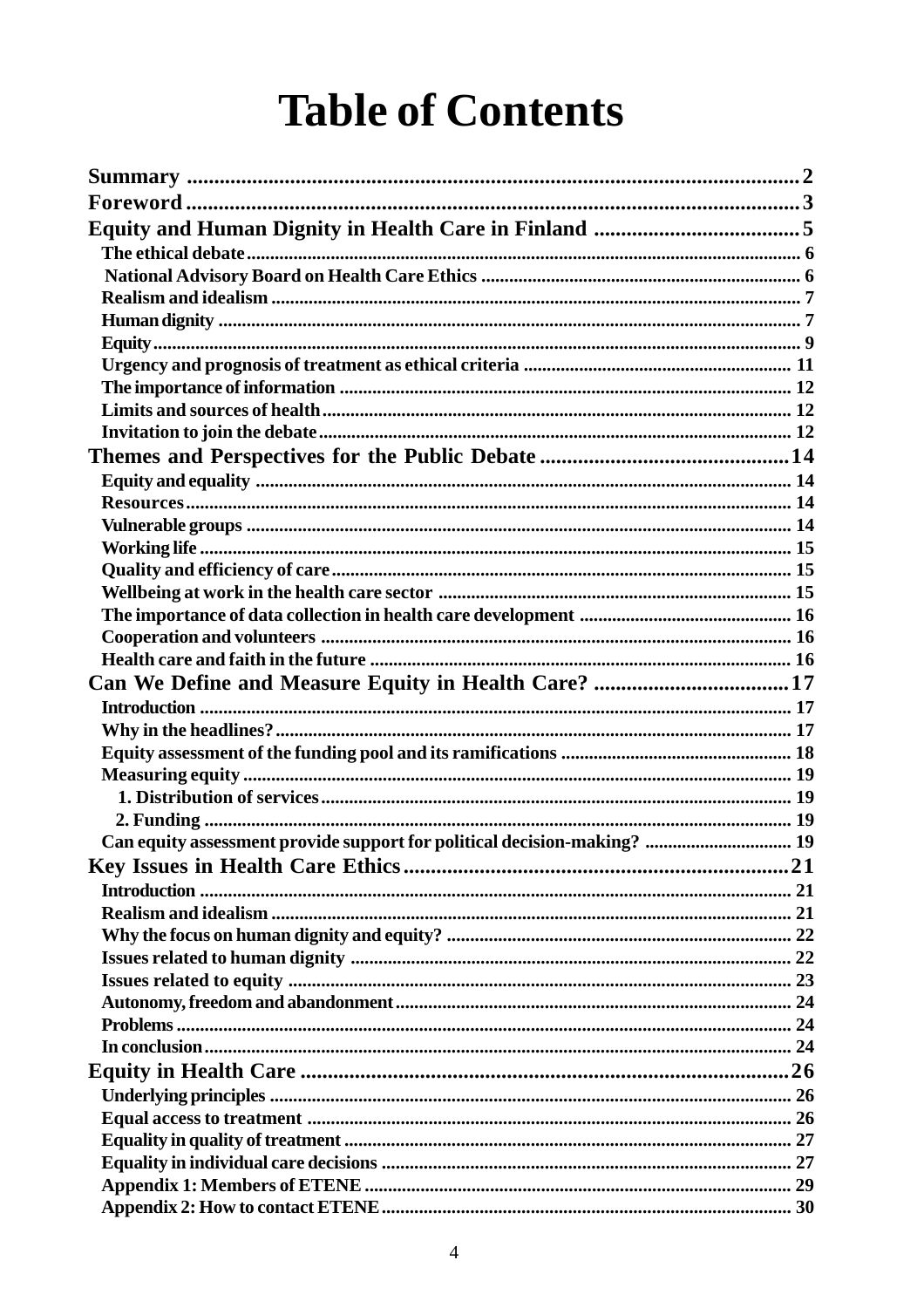# <span id="page-4-0"></span>**EQUITY AND HUMAN DIGNITY IN HEALTH CARE IN FINLAND**

We are living in the midst of rapid change both globally, nationally and locally. Many of the longterm effects of this process of change are barely, if at all, discernible today. Change always involves both opportunities and risks. For some people, change can easily mean danger and suffering. This is why we must make the effort to ensure that such people or groups of people do not end up suffering unreasonably as a consequence of change. Health care is an area which has to confront many of the problems and suffering caused by social change. The knowledge, values and choices of decision-makers have a major influence on how skilfully and humanely managed the process of change in practice is.

The present process of change is affecting many areas of life — but above all technology and the economy. With time, this will also have far-reaching implications for social policy and social institutions, and for our culture and values. Knowledge is the most important development capital. The generation and communication of knowledge has developed into an enormous system. Rapid production and dissemination of knowledge poses a risk of irrelevant, incomplete or simply erroneous information rapidly reaching an audience which is not necessarily equipped to judge the truth or importance of the information it receives. For many people this is a source of uncertainty. All levels of education should therefore devote greater attention to both the understanding and the critical evaluation of information.

The information society holds enormous potential for economic success and human development, but this will not come automatically, nor will it affect everyone in equal measure. As rapid access to and application of information takes on a key role in society, there is a danger that people who are unable to access or apply this information will become socially excluded.

Health care reflects the general trends within society. Scientific-technological change in particular has a powerful impact on health care, generating both new opportunities and, in many cases, also new costs. The evaluation of new health care procedures is vitally important. Health care is also influenced by changes in population structure, lifestyle and patterns of consumption. For example, the current ageing of the population and the rapid spread of single-person households will raise both expectations and the cost burden on the health care system.

Present-day health care ethics focus on two very different areas whose relationship to each other is essentially like the opposite ends of a U curve. At one end are the rapidly developing and changing applications of medical research and medical technology. This area is the focus of both unrealistic expectations and major commercial interests.

At the other end of the U curve are the various groups of patients with common, chronic and incurable illnesses, or who suffer from a complex web of social and health-related problems. These groups may seem to present difficult care problems, while the measurable results of treatment may be rather modest. This is also true of efforts to reduce the suffering of the terminally ill. In a society that worships competition, performance and peak achievements there is a danger that these types of patient may end up being excluded. But it is not only the patients themselves who are under threat of exclusion. Both their relatives and the health care professionals whose job it is to care for them can also easily end up in an unreasonably difficult and vulnerable position. Entire areas of life could become excluded from mainstream society.

This is therefore an appropriate time to discuss the present and future of Finnish health care, particularly from the angle of equity and human dignity.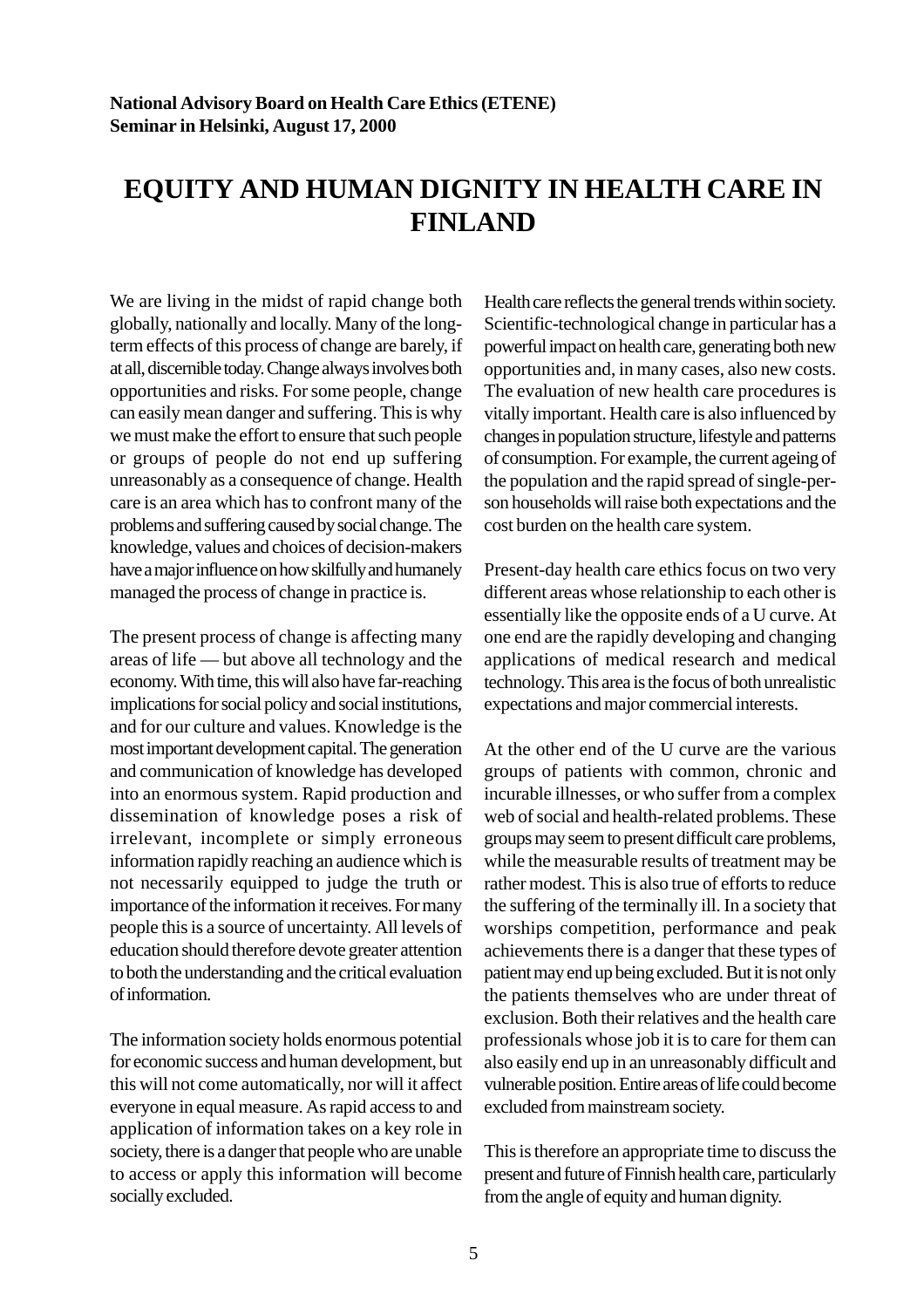## **The ethical debate**

<span id="page-5-0"></span>In social development, ethical vigilance manifests as an ongoing debate on values and choices in which each individual compares and reflects on his own experience and thought in juxtaposition to the experience and thought of others. Not without reason has it been observed that the credibility and viability of democratic society depend critically on the conduct of ethical debate both among members of the public and between members of the public and decision-makers. Finland still suffers from a dearth of creative thought on ethics and quality debate on contemporary ethical issues. The time has come to broaden and deepen the debate.

In present-day society, health care phenomena and issues affect a whole range of different forums and groups. These, in turn, can have very different views on the ethical values that should be attached to different issues. By stimulating debate on ethics, we can bring the different values and experiences referred to above together within a single process. Never before has there been a need for such broad public debate on ethics as there is today. There are two main reasons for this:

- 1. It is an irrevocable fact that we are now living in a world of multiple truths. This is so both at the level of the global community and at home in our own society. Both ideologically and ethically our thought is longer underpinned by a unitary foundation and way of understanding. We now have to seek common goals and ethical principles from a base of different experiences, traditions and points of view. We have to build a world in which different convictions, sets of values and lifestyles can live safely together in creative dialogue.
- 2. Rapid technological development is taking place in specialized and fairly autonomous subcultures that are firmly entrenched in their own theoretical and linguistic worlds. It requires a major effort to really understand and form an opinion on, for instance, development trends in biotechnology, and to envisage what the future of this field is likely to be. It is, however, important to do so, as high technology has far-reaching implications — at least indirectly — for large numbers of people.

The practice of ethics involves above all lively, public and uncensored ethical debate in which each individual and group has the right to bring out their own experiences, thoughts and values. It is vital that everyone has the right to ask any question whatsoever and to make critical comments. We need a wealth of real-life stories to illustrate what is actually happening day-by-day on the health care front line. As elsewhere in human life, what is happening is generally both good and bad, because, as people, we live in the intersection between good and evil, under the shadow of perpetual moral conflict.

Democracy is the political system that provides the best framework for effective ethical debate. Someone once said that the human capacity for good makes democracy possible, while the human capacity for evil makes it essential.

A credible health care ethics must begin with the value of the individual human being and the communal nature of life, while using the democratic process to pursue the ideal of equity. An approach such as this is rooted in realities, does not deny ineradicable limitations, and is able to conceive of the human being as a moral subject capable of both good and evil.

## **National Advisory Board on Health Care Ethics**

In autumn 1998, the Finnish Government appointed the National Advisory Board on Health Care Ethics (ETENE), whose work is based on the Act on the Status and Rights of Patients (785/1992) and the Decree on the National Advisory Board on Health Care Ethics (494/1998) issued thereunder. ETENE's brief is to initiate both within its own ranks and broadly in society a debate on health care ethics focusing on topical issues in contemporary health care. Its membership is therefore drawn from a broad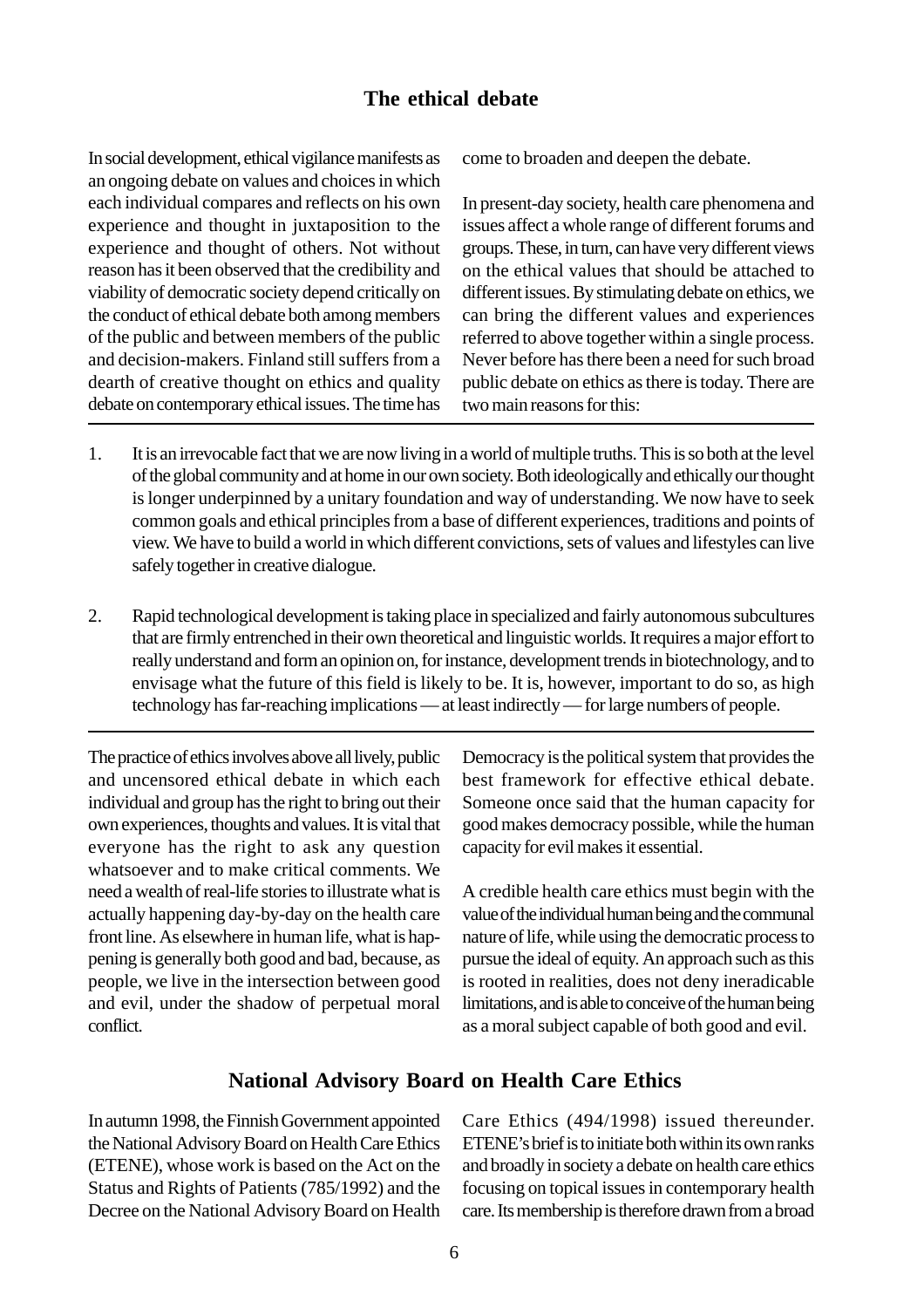<span id="page-6-0"></span>range of people representing the experiences and perspectives of health care customers, providers and professionals, ethical and legal experts, and political decision-makers. Under the Decree, ETENE must include at least four members of Parliament in its ranks.

The focus of ETENE's work is strongly humancentred. Ethics are important to health care above all in order to ensure delivery of human rights in care provision and quality care in a safe and secure atmosphere. There is a danger that the experiences and needs of patients are being lost under the weight of management structures, routines and technology. The obvious overburdening of health care staff also presents an ethical risk to patients. The condition of care systems and the treatment of patients serve as a gauge of how humane social policy is at any given time. A welfare society can be recognized by the fact that it harnesses economic success as the motor of social development. This is primarily the responsibility of political decision-makers on all levels from national politics to the smallest units of local government.

## **Realism and idealism**

Ethics as a discipline exists in the tension between realism and idealism. On the one hand, part of its role is to consider ideals — 'the best possible world' — however naive or far-fetched this may seem. The ability to dream is essential to creative change. But, on the other hand, an ethics that fails to take account of prevailing realities and practical limitations will be of little practical use. The main problem with broad declarations and lofty ideas is that they have no practical effect. They merely exist in their own world of ideas.

Our ethics must be realistic. We must be prepared to examine ugly, controversial and unpleasant issues, because evil is the unavoidable complement of good. The concrete rooting of ethics in everyday life, the procurement of valid and rounded information on prevailing conditions, and the charting of practical alternatives are all very important issues. One of the signs of ethical responsibility in everyday life is the ability to minimize evil and to make difficult choices involving unwelcome but tolerable consequences.

In relation to the law, ethics has two main functions. On the one hand, the process of ethical debate and reflection precedes the later crystallization and enactment of legislation. The ethical process thus leads to concrete law. The legitimacy of society requires that legislation be genuinely based on a living and respected moral reality. But on the other hand, ethical debate can also begin where the law leaves off. Ethical responsibility is not limited to legal responsibility. Every individual and community must generate an ethical understanding and autonomy that does not derive primarily from the hope of reward, fear of punishment or outside control, but from people's own will and commitment.

It is not realistic to expect that health care could survive as some sort of separate enclave abiding by an entirely different system of values from the rest of society. The values of the age — both good and bad — will inevitably permeate health care, if a little more slowly in the public than the private sector. However, this does not mean health care has to be merely a passive observer of what is happening in society. Those involved in the health care arena can join the debate and highlight the experiences and observations the health care sector has of Finnish society and its development. Health care professionals have a wealth of untapped knowledge, understanding and wisdom about life. They are aware in very concrete terms of the human costs of social change. It is in the interests of us all to harness this knowledge for common consideration and use.

## **Human dignity**

Human dignity lies at the heart of all health care, constituting both its foundation and its purpose. Care systems, traditions and philosophies have arisen because individual human beings have been considered so valuable that they cannot just be left to the mercy of their sickness and suffering. We must never lose track of this basic fact. Even care which skilfully utilizes the best tools of diagnosis and highly complex and advanced methods of treatment is inadequate if the individual person is not recognized, protected and respected. Nothing less is at stake here than the human rights of both patients and health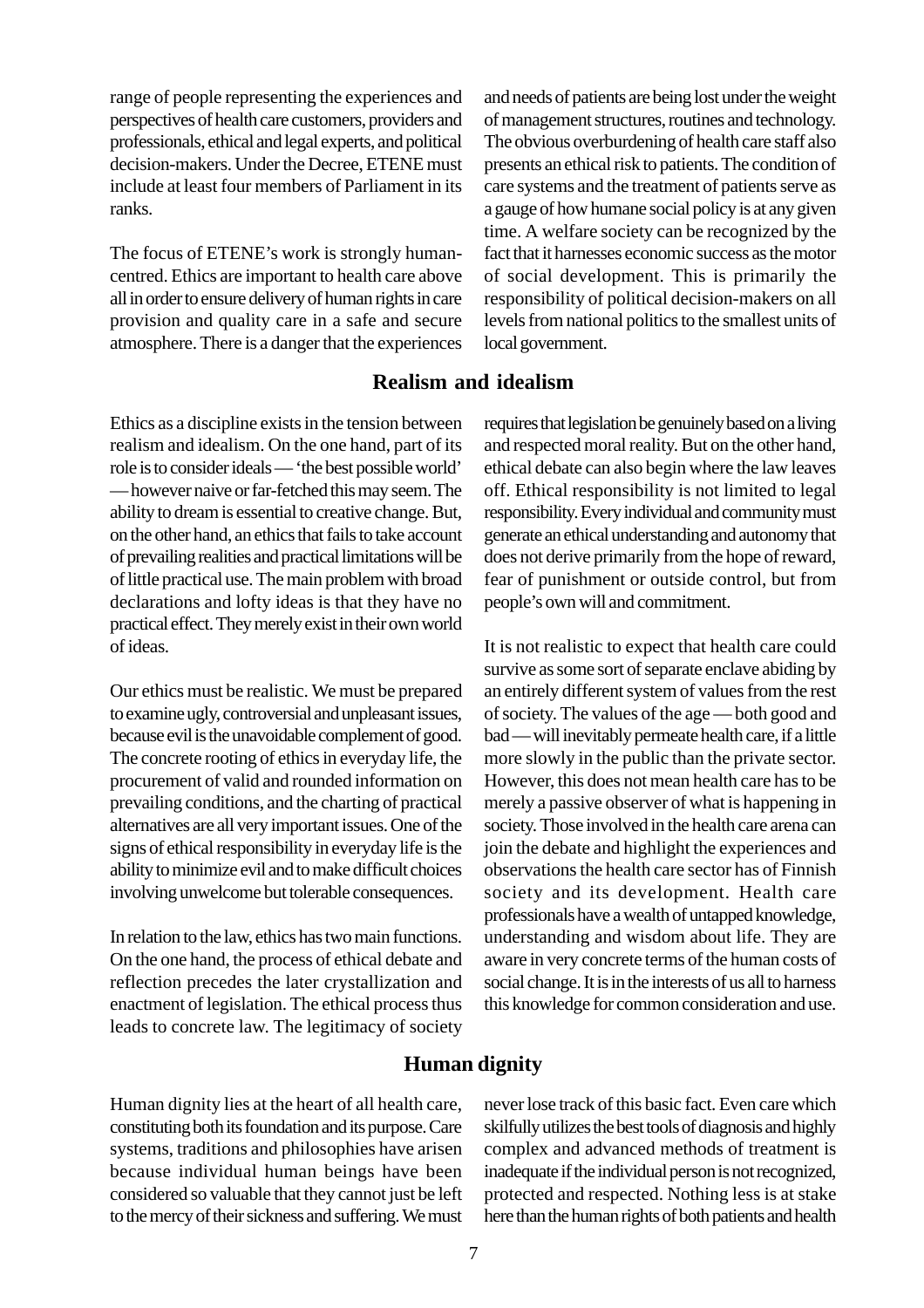care staff. Finland's Act on the Status and Rights of Patients takes a clear and internationally progressive stand on behalf of the human dignity and selfdetermination of the patient.

One shadow hanging over human dignity is the public conception that only independent, productive, economically self-sufficient and ambitious people really matter. The increasing currency of this way of thinking means a growing burden of mental and emotional distress for certain individuals and groups in society. To some extent this distress is a general burden of loneliness arising from a variety of different causes. But to some extent it stems from the experience of failure — in many cases a cumulative series of failures — inability to cope, anxiety and exclusion. It is no wonder that care systems are having to cope with a constant and growing flood of deprivation and mental health problems. Health care workers see the other side of the current obsession with success and performance. Those who cannot 'make it' on these criteria have nowhere else to turn.

In health care, as elsewhere, 'interesting', 'cooperative' and 'readily treatable' patients tend to be given priority. On the other hand, 'awkward', 'hard-to-treat' patients with multiple problems are vulnerable to prejudiced attitudes and face the threat of exclusion.

Respect for human dignity and for the integrity of the individual are key issues. It is sometimes necessary to ask whether a particular treatment respects the human dignity of the patient. This is shown by complaints to the Office of the Parliamentary Ombudsman (?) over mistreatment of the elderly. In closed institutions, involuntary treatment, care of the mentally handicapped and institutional psychiatric care, too, we must give special attention to ensuring that treatment and care do not infringe upon the human dignity of the patients. We must ask whether quality requirements in these areas and the threshold of acceptability for methods of care experienced by patients as threatening have been lowered in comparison with other areas of health care. Is there something in the way institutions are run that patients experience as threatening to their human dignity?

From the point of view of ethics we must be aware of how easily people can be labelled by their moral,

social or mental health problems, or problems relating to their lifestyle. This is often followed by rejection or otherwise harsh or negative treatment. Such people include criminals, antisocial people, those with alcohol or drug-related problems and people with psychological problems. Discrimination is apparent both in attitudes and in the way such people are treated. There is rarely anyone to take their side.

Other groups whose human dignity is especially vulnerable include people in long-term geriatric care. Such old people can easily feel themselves a burden and abandoned. They are also vulnerable to mistreatment. The quality of life for people in longterm care and the provision of care specifically to support their quality of life are key issues in care ethics. One group at the other end of the age spectrum are children in need of paediatric psychiatric care, who often have to wait several years for treatment, by which time their symptoms have become chronic. The recession brought cuts in preventive work, or even made it in practice impossible, which will of course lead to increased costs in the future.

Material resources are important and are often clearly inadequate. Finnish society will be unable to cope with the health care challenges of the next few decades without the input of considerable extra resources. But money alone cannot solve problems of human dignity. Discussion of resources can often be a way to avoid difficult issues. We must create new practices and models of thinking, and a culture of genuine contact between people. The fringe areas of health care bring society face to face with its own distress and helplessness, from which we can all learn a great deal.

The right of self-determination is an essential cornerstone of care ethics. And it is very important how we interpret this in practice. The patient's right to self-determination confirmed in the Act on the Status and Rights of Patients means above all an emphasis on dialogue and contact between patients and the health care professionals charged with their care. The care relationship must be based on mutual trust and understanding. Unfortunately, the principle of autonomy is often not realized as we would hope. Paternalism and callous indifference both pose ethical risks in health care. If autonomy is interpreted in a strictly technical sense, there is a danger of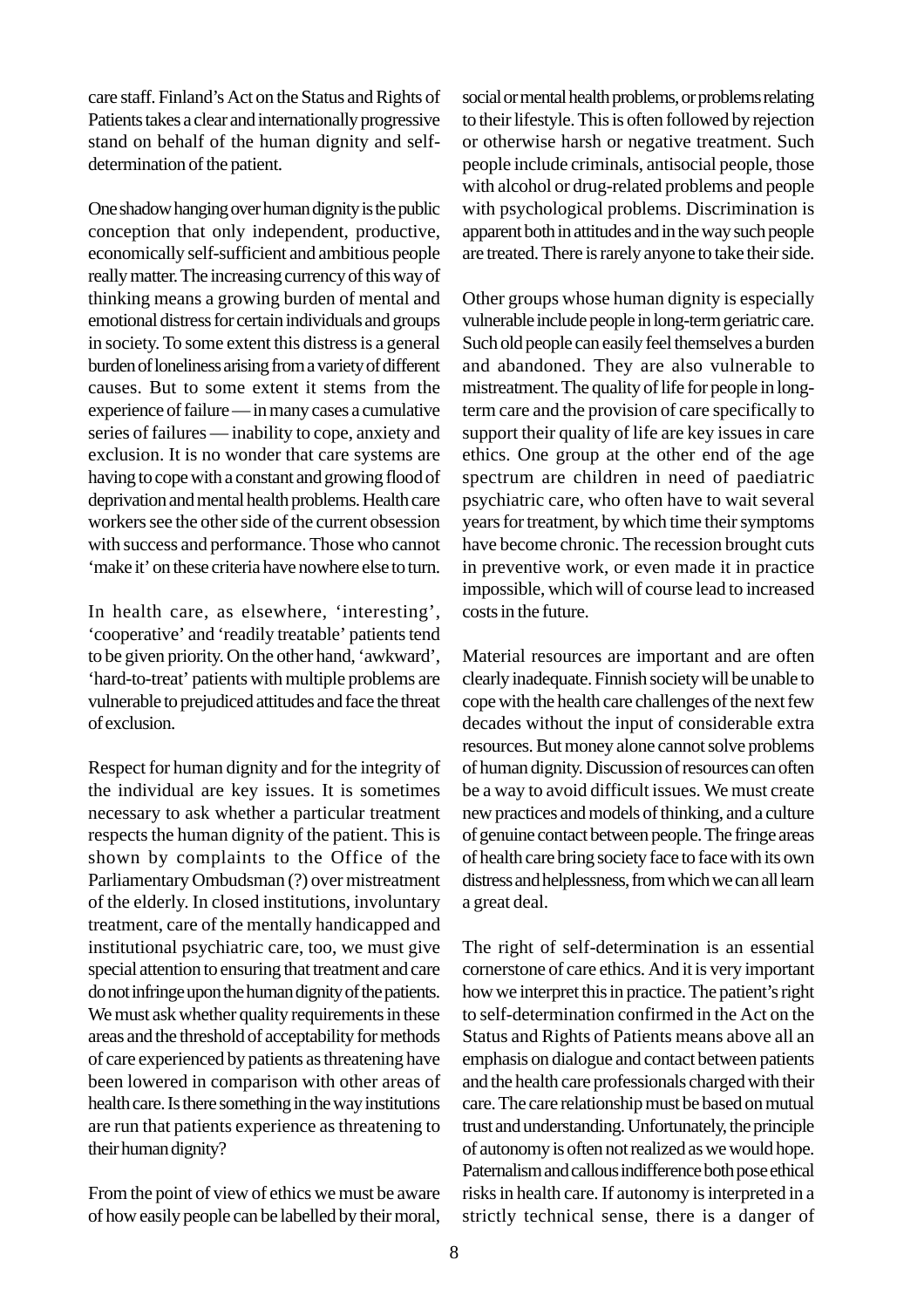<span id="page-8-0"></span>indifference and the transfer of responsibility from professional carer to patient. Sick, dependent and frightened people often suffer strong internal conflict and are unable to choose between the available alternatives. It is therefore important for health care professionals to be able to empathize with their patients, discuss the alternatives in understandable

The interpretation of the concept of equity in different situations varies depending on the surrounding society and its values. The endeavour to find a valid interpretation of equity in each situation lies at the very core of social policy. Human dignity and extending a helping hand to our fellows form both the foundation and the goal of health care. Health care is influenced by a whole range of internal and external factors: values and general attitudes within care, available resources, internal conflicts, and external forces such as the pharmaceutical industry, equipment manufacturers and various other outside interest groups. The majority decides what the minority can have. Knowledge on consumer rights and the techniques available to treat illness can raise both realistic and unrealistic expectations of health care delivery.

Section 19 of the Finnish Constitution guarantees the right to receive indispensable subsistence and care for all who cannot obtain for themselves the means necessary for a life of dignity. Government must guarantee adequate social and health care services for all. Government responsibilities are also stipulated in the Finnish Local Government Act, the Primary Health Care Act, the Act on Specialized Medical Care and the Act on the Status and Rights of Patients. A number of international conventions and the European Social Charter also define society's responsibilities towards its members.

Finnish society has gone through enormous changes in recent decades, and, as a consequence, there has also been a fundamental change in the Finnish system of health care. Social systems all over the world have experienced a radical transformation, and the cumulative effect of all this on Finnish society has been considerable. The medicalization of life seen in a growing overemphasis on medical and health care perspectives has given rise to new demands on the health care system. It is expected to provide language and help patients reach a decision. Genuine contact and the process of building trust are key issues here. For the sick and other people requiring care, independence is often highly restricted. This must be understood and acknowledged. Indifference leads to exclusion. The principle of patient autonomy does not reduce the responsibility of the professional.

## **Equity**

solutions to all sorts of problems that do not necessarily have anything to do with the basic functions of medicine and health care. Although health care is currently the focus of a lot of fear and anxiety, the overall situation in nursing and care systems in Finland is not that bad. This does not, of course, mean there are no problems or that certain individuals or groups are not facing a clear danger of exclusion.

Health care productivity can be measured in a number of ways, but the key issue is whether the system really fosters health, genuine care, security and quality of life. Is the right to care determined according to need, and which rights are themselves dependent on the system? How can we foster wellbeing, equity and human dignity, qualities not necessarily susceptible to quantitative measurement?

Health care and patient care have experienced a notable change in the increasing emphasis being attached to the interests of service purchasers. In the paternalistic system of old, it was the health care provider who primarily defined the needs of the patient, seen as the 'object' of treatment. But nowadays the purchasers of health care have a fairly broad say in what services they require. It is therefore essential to identify the real demand for services in different situations and locations. We should be aiming towards a health care system characterized by partnership and cooperation between the various stakeholders. Health care cannot be merely the passive fulfilment of people's unlimited needs. Nowadays, care also benefits from the involvement of patients' and relatives' organizations and a whole range of other communities and individuals engaged in voluntary work. In the case of many illnesses, peer group support among the patients has proved to be very valuable.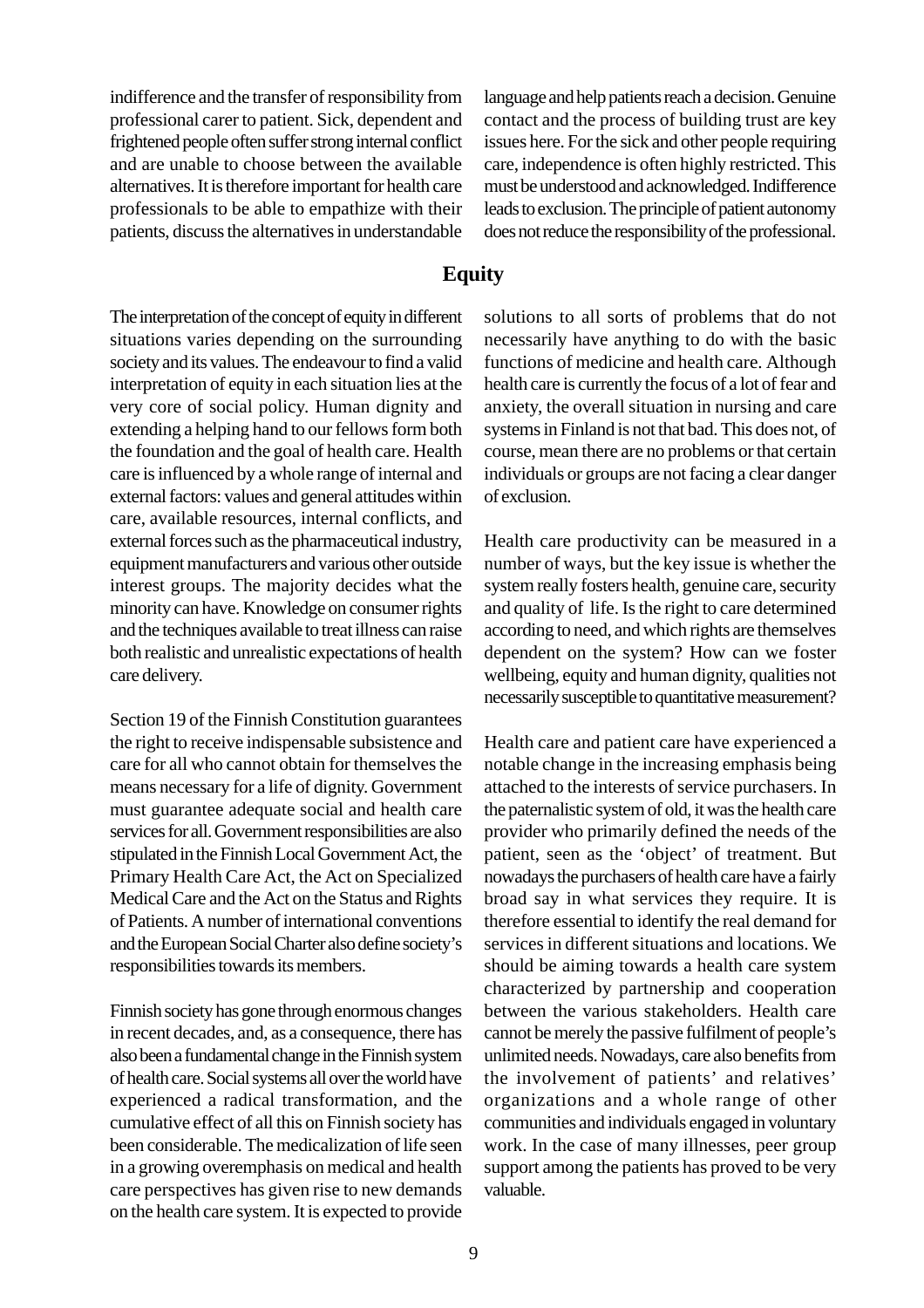With regard to equity, key issues are equal treatment, non-discrimination and respect for human dignity. Equal treatment is reflected in issues such as access to care: do people have equal access to care on the basis of their state of health irrespective of their circumstances, the area in which they live or other background factors? Differences between geographical areas undermine the principle of equality. People can also easily be stigmatized by negative social stereotypes associated with their lifestyles and problems. Long-term care carries the implicit threat of gradual social death.

Access to health care services varies between different groups of the population, while some illnesses would also seem to place sufferers in a disadvantageous position compared to those suffering from other illnesses. Psychiatric services vary from area to area in both quantity and quality, and there is inadequate welfare provision for substance abusers. It is also the case that some small population groups — such as children in care find themselves in a different position from the rest of society. Such inequality often stems from unconscious prejudice that leads to problems being brushed aside casually without much thought.

In practice, issues of principle relating to equality and non-discrimination arise primarily in individual decisions on care, in questions such as whether a person has been left without a certain treatment on the grounds of age, mental handicap or multiple disability. The risks of treatment can increase with age, and some treatments are not suitable for old people, but leaving someone without treatment purely on the grounds of age is clearly discriminatory. Each case should be resolved individually, taking into account all relevant factors.

Some health care services can be divided in such a way as to allow a relatively simple quantitative assessment of equity, while some require the balancing of a number of qualitative factors. The first group would all seem to involve some sort of lifethreatening illness (e.g. heart attack) and diagnosis based on definite biochemical quantities (e.g. reduced kidney function) or other unambiguous laboratory results (e.g. cancer). In contrast, the latter group is characterized by differences within the medical profession on the need for treatment, or else diagnosis based on other than numerical quantities. In the future, we can expect the gradual harmonization of diagnostic criteria to facilitate greater equity in the distribution of services. It is therefore vitally important to develop national recommendations on care.

The legislative safeguards for ensuring the equity of the health care system are in practice rather toothless. The Act on the Status and Rights of Patients sets out the principles of good care, but failure to observe these principles rarely leads to any consequences. However, there are cautionary examples from around the world of what bringing the courts into health care can mean in practice. Court proceedings on patients' rights can stimulate valuable public debate. But they also deal with some extremely sensitive areas, as ill health is a very personal and delicate issue. We must therefore bear in mind the possible implications of court proceedings for the privacy of patients and their relatives.

Equity and non-discrimination are essential pillars of our society. We are entitled to health care and treatment when sick on the basis of the nature of our illness, our need for treatment and the effectiveness of the proposed treatment, irrespective of the municipality in which we live, our social status or other aspects of our lives. The mention in the Act on the Status and Rights of Patients that care must be provided within the scope of the currently available health care resources has given rise to a lot of differing interpretations. It is therefore worth pointing out that the Act in no way reduces or removes the responsibility of the municipalities to provide primary health care and specialized medical care as stipulated in, for example, the Primary Health Care Act and the Act on Specialized Medical Care. The idea is rather to develop the quality of health care operations.

Currently topical equity issues include:

1. Working life is now very demanding. It has become a rather merciless discarder and consumer of human beings. Some employers are also keen to get access to the health records of their employees or prospective employees. At the same time, some people of working age have been pushed more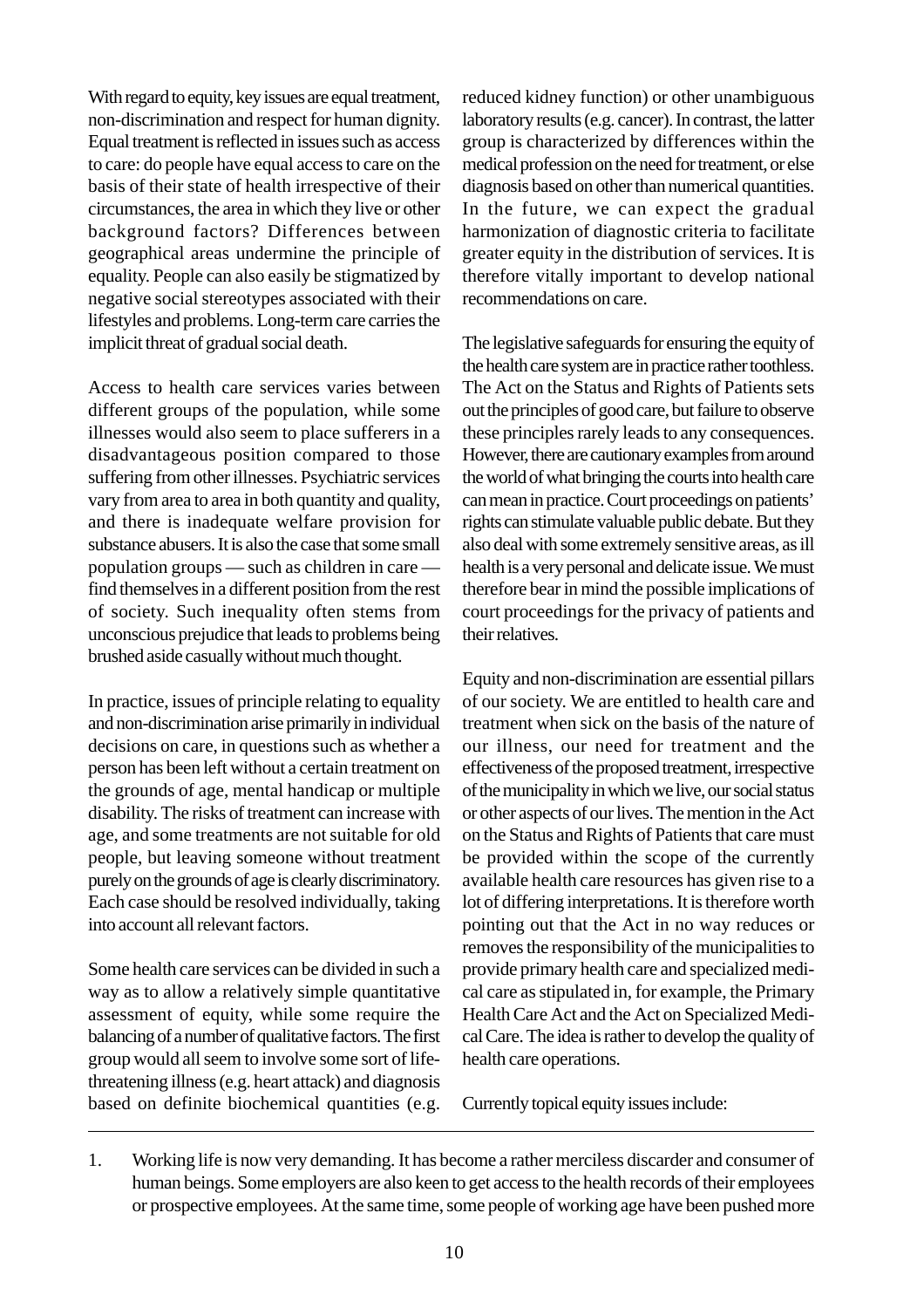or less permanently outside the labour market, which of course undermines their confidence and leads to exclusion. This in turn has implications for their health.

- <span id="page-10-0"></span>2. Medicine, nursing and biotechnology are also to some extent a large international business with its own laws and values which are not necessarily in harmony with the social goals of equity and justice.
- 3. The illusion of the completely altruistic motives of carers and researchers has been shattered. Shady dealings and abuses are known to take place. The accumulation and use of funds must be properly supervised.
- 4. There is no easy way to interlink private and public sector services in a fair way. Competition is an important motor of development, but can also easily exacerbate differences in consumption. The growth in economic inequality observable elsewhere in society will inevitably also be reflected in health care.
- 5. The growing development gap between regions and the continuing drift of population into growth centres will exacerbate the problem of regional inequities in health care provision.

## **Urgency and prognosis of treatment as ethical criteria**

The debate on health care priorities has focused on studies of effectiveness and the drafting of common health care recommendations as a rational and realistic way to control costs, improve quality and reduce inequities in the health care system. The gradual harmonizing of diagnostic criteria can also help to increase equity in the distribution of services. We must gather comprehensive and reliable information on the use of resources, treatment provided and treatment criteria, and on the longterm results of treatment. Open, analytical debate is essential.

An ethically important principle is to acquire as reliable information as possible on the prognosis of treatment in different situations. In practice, however, things are not that simple. In setting priorities for effective treatment we must not forget that the value of human care, closeness and warmth is not susceptible to quantitative measurement. Moreover, measurements of effectiveness often concentrate solely on cost-effectiveness, mortality rates and life expectancy; quality of life is less often taken into consideration.

Common health care recommendations can bring equity and equality to the health care field. However, it is worth giving some thought as to how binding such recommendations can be in individual cases. Each patient is a unique individual in a unique life situation. Recommendations can therefore provide only a general guideline, not detailed instructions for treating an individual patient.

Under the law, urgent treatment takes priority. It is fundamental to people's sense of security that they can be confident they will receive essential treatment without delay. This principle can, however, create problems, as urgency can be hard to define.

It has been suggested that we should perhaps consider dropping the concept of urgent treatment, or making it somehow more susceptible to rational definition. The problem is tied up with recent attempts to link the concept of subjective right to the traditional special status held by urgent treatment. Proponents of such a move suggest urgent treatment should be the (only) special responsibility of the municipal health care system — the responsibility for providing other treatment would then only extend to the limits of the available funding. The concept of subjective right has not traditionally been a part of the health care system, being a borrowing from the legislation on daycare and on services and assistance for the disabled. The problem is that it could lead to an artificial tension between urgent treatment and other treatment. On one hand, linking the concept of subjective right to the existing concept of urgent treatment could lead to a situation in which everything possible has to be done under the heading of urgent treatment. On the other hand, however, practical experience of the way the legislation on services and assistance for the disabled has been applied in some municipalities would suggest there is a danger that some municipalities would interpret their responsibility as extending no further than the provision of urgent treatment.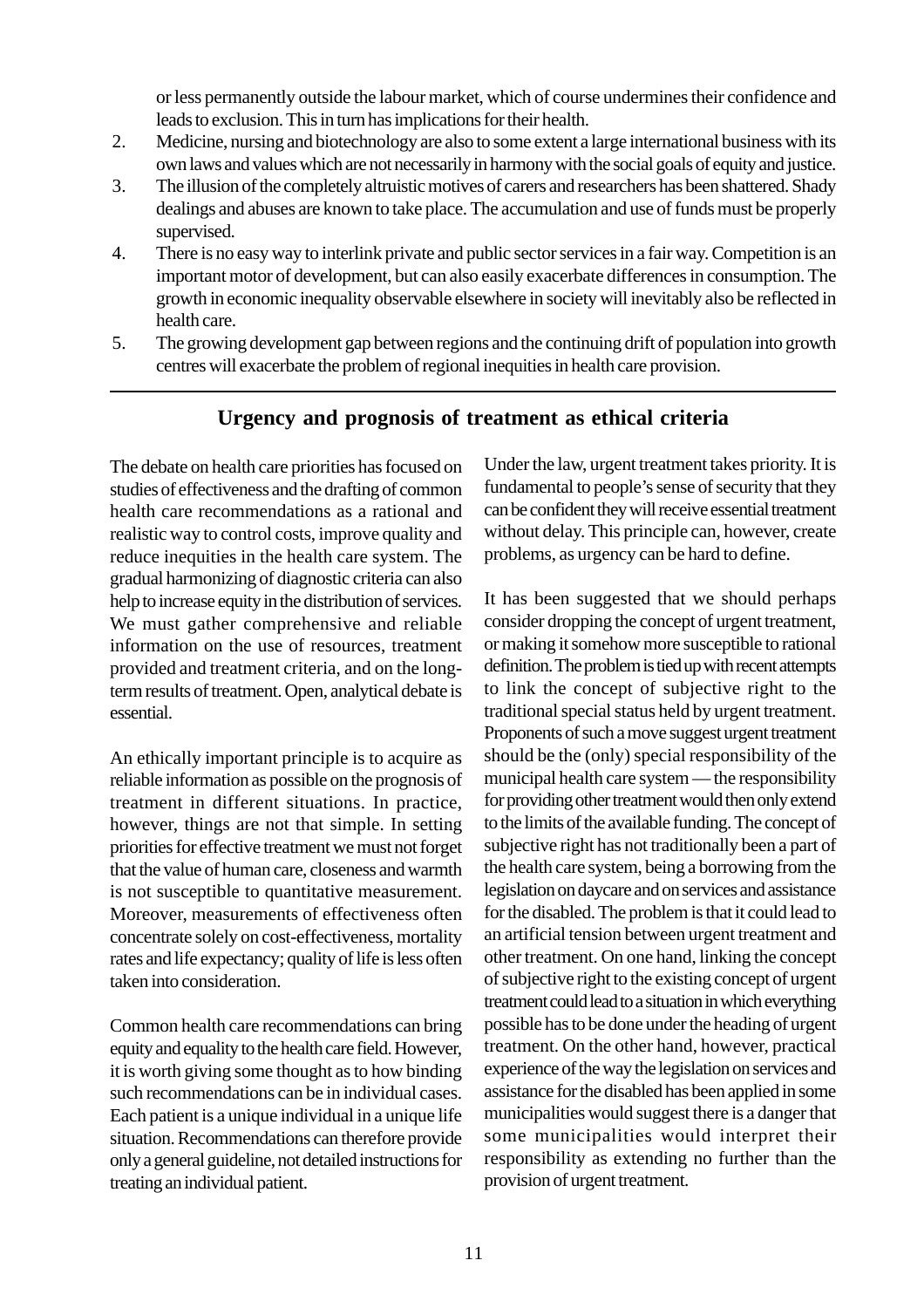#### **The importance of information**

<span id="page-11-0"></span>In ethical terms it is important for society in general, and for patients, their relatives and patient organizations in particular, to have as much information as possible on treatments and care systems, and also on the rights of the patient. We are now in the situation that a large number of people have almost unrestricted access to an enormous quantity of information on medicine, nursing, the law and society in general. The Internet has made it possible for people to access information from all over the world. It is valuable to be able to access reliable, up-to-date information in this way, but it can also be confusing and requires the reassessment of a whole range of issues. From the point of view of ethics, we should strive to ensure that this increase in information also leads to an increase in understanding and a strengthening of care relationships without unreasonable disputes over loss of face or suspicions between patients and the health care professionals charged with their care. This presents a challenge for all sides, as it will inevitably lead to a restructuring of roles and structures of interaction.

## **Limits and sources of health**

The health care system cannot solve all our problems, not even all our health-related problems. Health is a matter for us all, and the promotion of health is a joint venture requiring input from many sectors of society. Moreover, it is not the health care system as a structure which has the most decisive impact on our health and wellbeing; what really matters is the people who work in it. Thus, it is also of fundamental importance ethically to ensure that workers in the health care sector are valued and to take care of their wellbeing, working conditions and ability to cope at work.

We must speak up on behalf of a caring culture, a sense of community and an attitude that values social security and solidarity. Wisdom and compassion are the key qualities in any ethics. Wisdom means knowledge integrated by our values into our experience of life, while compassion means the ability to see and experience things from other people's point of view. There are no external methods or resources that can compensate for the loss of these vital qualities. We must speak up on their behalf, as they are fundamental to the very survival of our society and culture. It is the job of society to guarantee legality, security, basic equity and the protection of the weak.

It is important to remember that, even if the available resources were not as limited as they have now turned out to be, the very nature of ethics itself involves a basic tension requiring the constant balancing of different quality perspectives. The core concepts here are the common good, the rights of the individual, and equity. If we are to provide for social wellbeing and a truly human quality of life in the long term, a viable social ethics must protect all of these values.

No health care system can meet all our needs and expectations, let alone free us from the limitations inherent in human life, despite the rosy visions of science fiction. Nature, history and the universe itself are all on a much vaster scale. The individual human being is a fleeting and fragile figure in the great flow of life. All existence is transient. To deny this would be both dishonest and unethical.

Ethics can never be a closed book, as it deals with incomplete, limited and constantly changing processes. Ethics must live in the present even when it can only perceive a part of that present. Realism, the urge to learn and a willingness to accept the facts are excellent allies in this endeavour.

#### **Invitation to join the debate**

This document based on the discussions conducted by the National Advisory Board on Health Care Ethics is being issued to stimulate an open public debate, to which we invite all those involved in health care, decision-makers, the media and the general public. The aim of the debate is to develop Finnish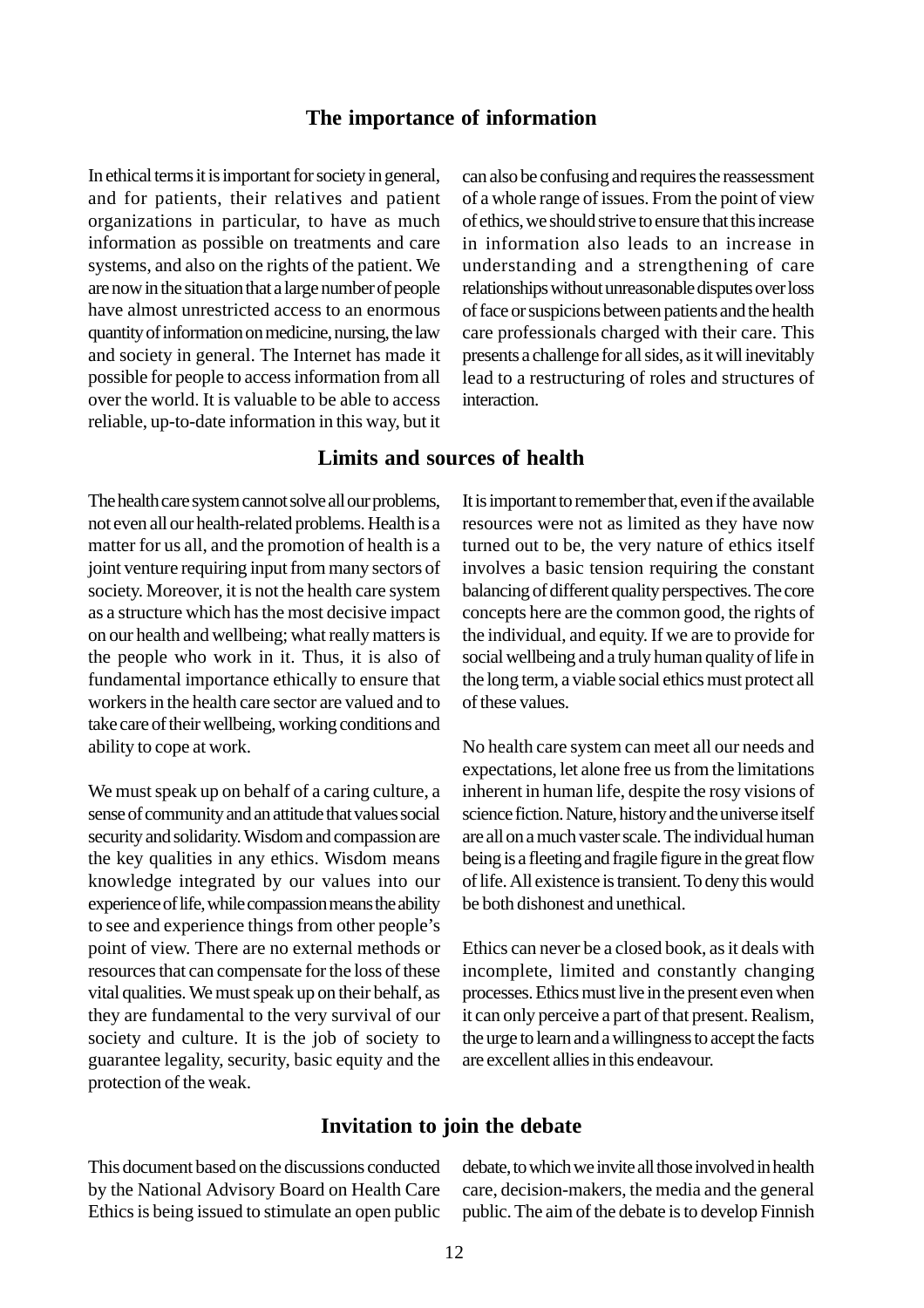health care in an ethically responsible direction.

We are simultaneously issuing a separate document presenting a number of themes and perspectives

relating to equity and human dignity in health care that have been prominent in our discussions during the first two years of the Board's work. We welcome further debate on these themes too.

Helsinki December 12, 2001 National Advisory Board on Health Care Ethics

Martti Lindqvist Risto Pelkonen Risto Pelkonen Ritva Halila Chairman Deputy Chairman General Secretary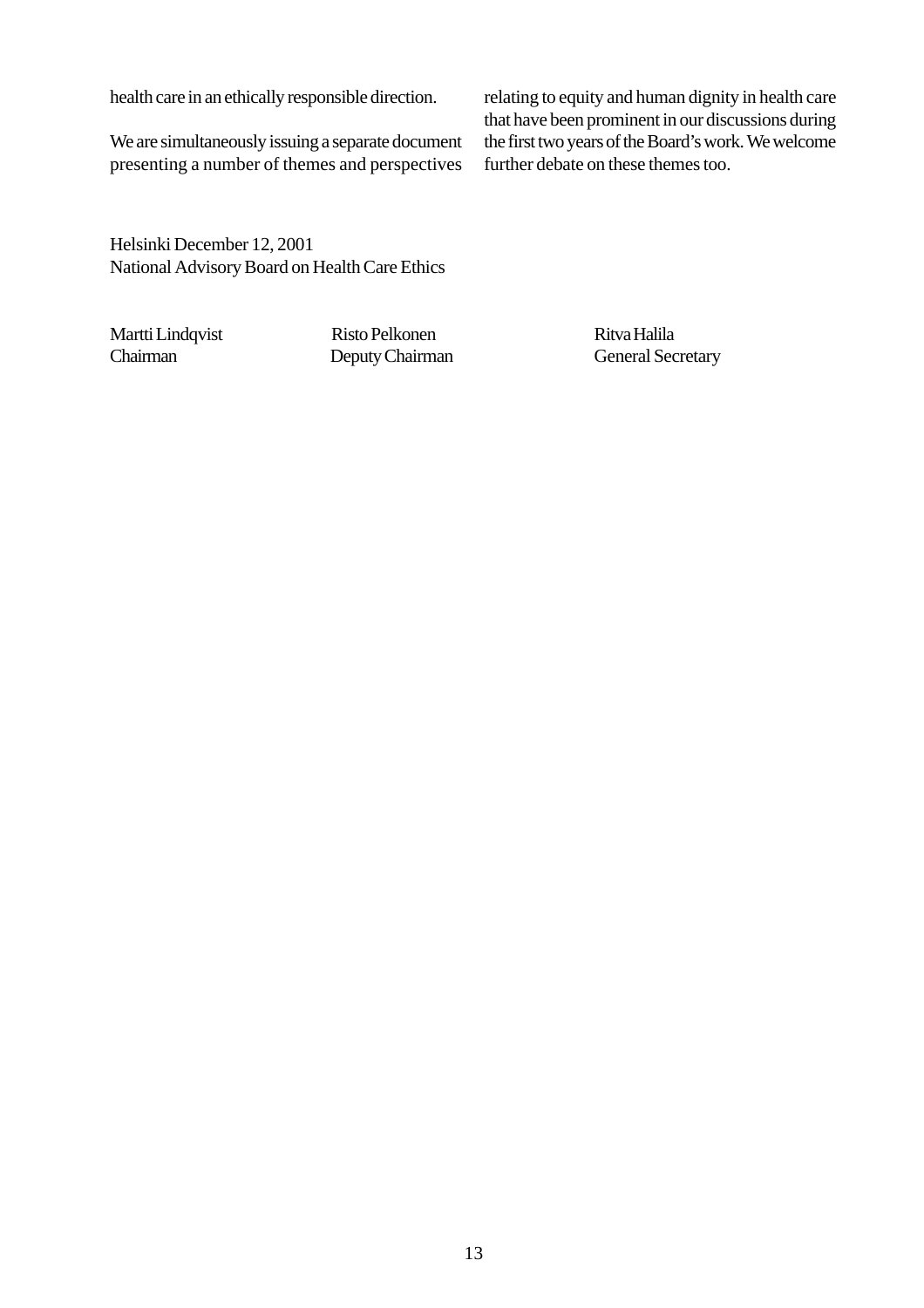# <span id="page-13-0"></span>**THEMES AND PERSPECTIVES FOR THE PUBLIC DEBATE**

During 2000, the National Advisory Board on Health Care Ethics examined ethical issues in Finnish health care, placing special stress on the issues of equity and human dignity. It held a closed seminar on this theme on August 17, 2000. A final document (?) was produced from the seminar to provide a basis for public debate on ethical issues of principle. The document invites contributions to the debate from all concerned parties: patients, health care professionals, decision-makers, the media and the general public.

The Board has also gathered together a number of concrete themes and perspectives relating to equity and human dignity in the health care sector which have played a key role in its own discussions during the first two years of its work.

The Board should like to draw particular attention to the following issues:

## **Equity and equality**

The differences in development between Finnish municipalities caused by the rapid pace of social change have led or are leading to health care inequalities between people living in different parts of the country. Medical tests, services and treatment may be given under different criteria in different municipalities. Government, both local and central, must face its responsibility in a situation where many municipalities are struggling against almost insurmountable difficulties in the effort to provide essential services. Responsibility lies with both local government (the municipalities) and central

government. We must consider municipality by municipality such factors as the impact of age structure and unemployment on both resources and the level of service demand. Society cannot leave the residents of declining municipalities without essential services. The issue is one of equity, equality and securing the foundations of the welfare state. Government must ensure the development of health care in a way that respects human dignity and complies with both the Finnish Constitution and international conventions on human rights.

#### **Resources**

The cuts in health expenditure justified by appeal to the economic recession continued long after Finland had already moved on to a period of strong growth, growth which has now continued for an exceptionally long period. Attempts have been made to rationalize a number of functions, and costeffectiveness is certainly important in health care, as in other areas. Even so, it is clear that the health care sector must be prepared for a growth in service demand and an associated rise in costs in the years and decades which lie ahead. This is due above all to the coming changes in population structure and morbidity. Short-sighted savings could with time prove expensive. Under-resourced health budgets cannot be ethically acceptable. Moreover, a recent ruling by the Supreme Administrative Court (794/ 3/99 27.11.2000) requires the municipalities to arrange for the provision of adequate social and health care services for local residents. The decisions of today will determine the foundations of the care systems of the future. Wealth and comprehensive, quality health care both today and in the future.

## **Vulnerable groups**

The general growth in social and economic inequality in recent years has also meant that certain groups of people in the health care sector have become

extremely vulnerable and prone to exclusion. Some of these people simply cannot meet the requirements that the present day seems to demand of people.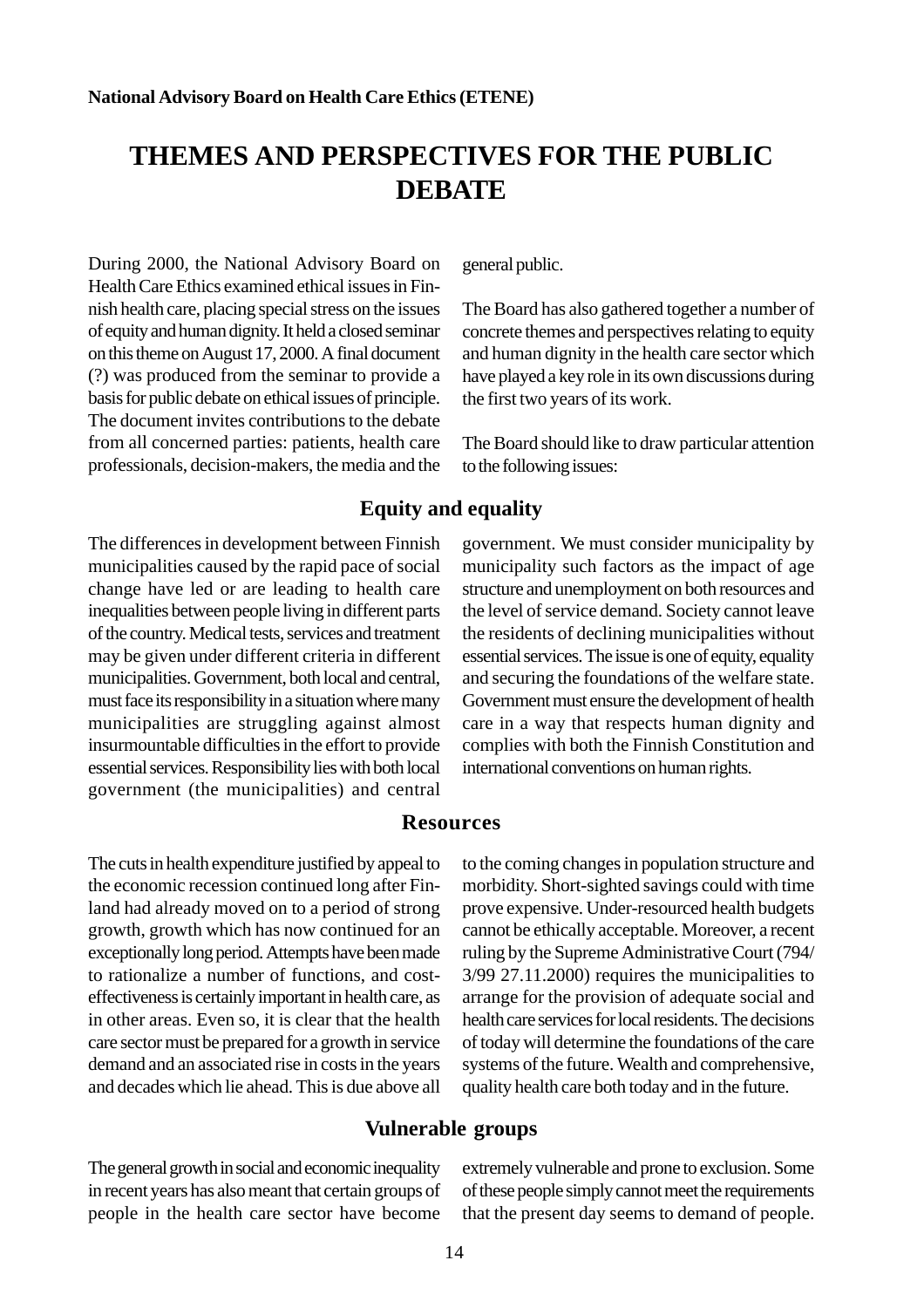<span id="page-14-0"></span>Such groups include the socially excluded, people with problems of addiction, asocial groups and the homeless. Others are people who have been marginalized on account of age or illness: long-term geriatric patients, adults and children with mental health problems and socially excluded young people. Experts tell us that it is the situation of the weakest people in Finnish society that is deteriorating fastest. This should serve as an ethical wake-up call. The growing problems of young people also present a major challenge for health care in both prevention and treatment. Increased substance abuse, in

Contemporary working life is extremely demanding and performance-centred. At the same time, some people of working age have been pushed more or less permanently outside the labour market. Both these factors create social and health-related problems that require action. Employees are expected to display constant flexibility, assimilation of new ideas and fulfilment of performance targets. Many employees can adapt to these demands, but for others they are too much, and this leads to symptoms of stress, exhaustion and depression, and

The ongoing structural changes in society and in care systems are giving rise to a number of ethical problems. For example, the running down of institutional psychiatric care led to serious problems in non-institutional care due to inadequate resourcing and preparation. Similar questions could also arise elsewhere – for example, in care for the elderly or the disabled. These questions need to be addressed comprehensively, and this will require additional input into research.

Any analysis of the quality of care involves several levels: scientific and technical quality, quality in costs,

particular, is a serious social and health problem.

Meeting the problems of the socially excluded and those facing the threat of exclusion will require action both at the broader political level and within the health care system, and also an attitude of responsibility towards our neighbours on the part of the general public. Care and compassion are the most fundamental ethical resources we have. Systems have a limited ability to help people. We always need the help and care of our fellows.

## **Working life**

perhaps eventually to the end of their working life. Stress at work and unemployment both also feed the problem of alcohol and drug abuse. It is particularly important to consider the long-term risks posed by the increasing pressures of working life. This will require a thorough dialogue on concrete issues between health care experts and the representatives of both sides of working life. Effective occupational health care can be a key factor in reducing risks and supporting wellbeing at work.

## **Quality and efficiency of care**

and the patients' experience of quality. These are all important in their own right, and together they give rise to quality care in an ethical sense.

It is important that we research the efficiency of care. We must also continue the debate on how to measure efficiency and remember that from the point of view of the patient's subjective experience the sense of being cared for and taken seriously are of prime importance. Human contact and a caring attitude must not be sacrificed for an overly rationalist approach.

## **Wellbeing at work in the health care sector**

Health care professionals nowadays are under enormous pressure in their work. This is due in part to changes in the structure of society, in population structure and in morbidity, but also to rationalization measures and cuts in expenditure. Problems are caused by poor working conditions, inappropriate staffing levels, a lack of opportunities for continuing education, and poor management. The past few years have also seen an enormous increase in the use of short-term contracts for health care personnel. It is both unfair and, from the point of view of effective health care provision, unwise to squander in this way the most important human resources and skills in the health care sector. In the absence of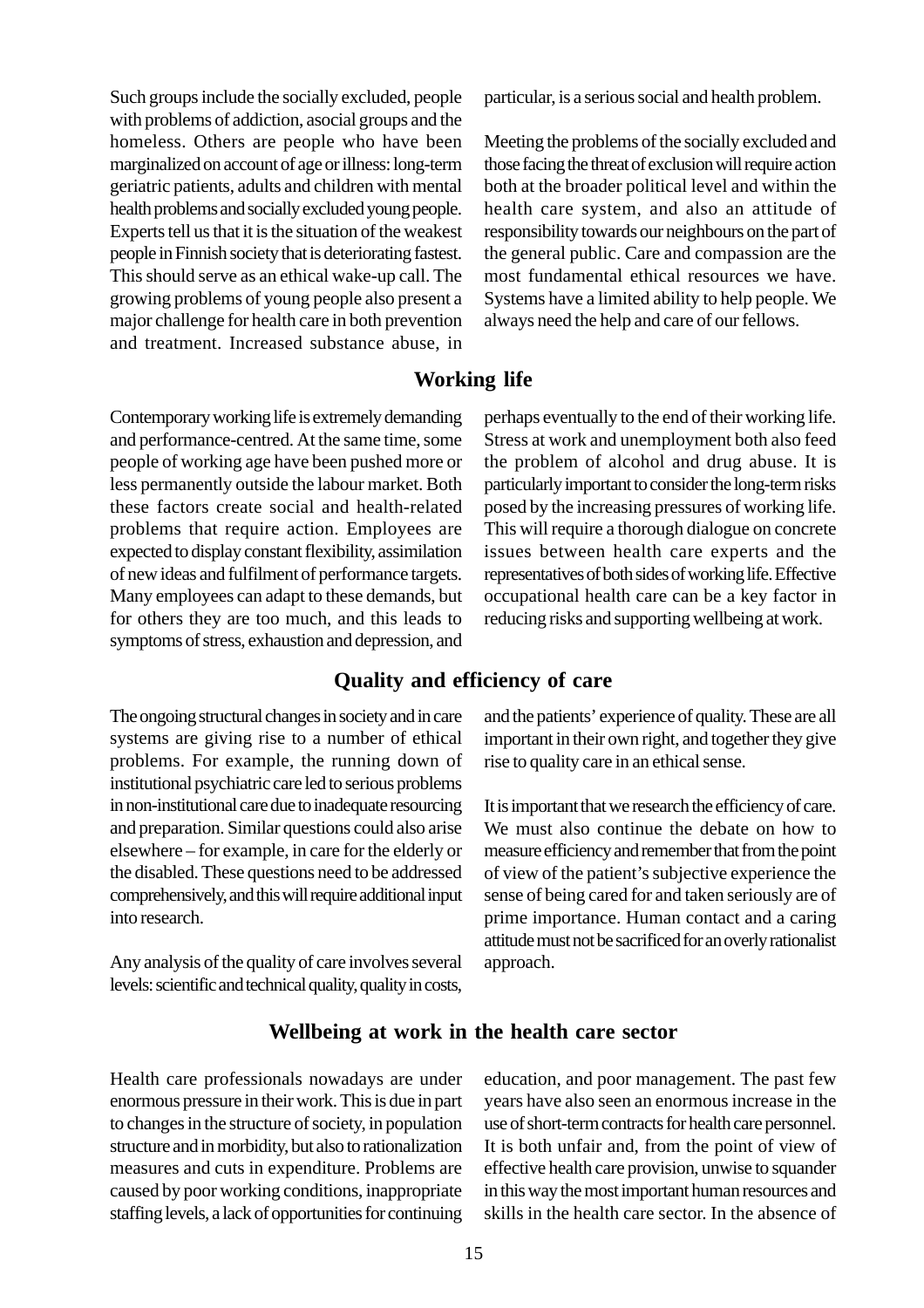<span id="page-15-0"></span>radical change, the long-term effects of the present burden on health care personnel could be very serious indeed. What staff can manage temporarily through a special effort cannot be taken as a general norm for work on a permanent basis. The full human cost of constant overwork will only become apparent years, or perhaps even decades, from now.

administration and in providing a base for balanced development. It is vital that the data collected is both comprehensive and up-to-date. At present, too much has to be done based on assumptions and guesses. At national level, at least, some information is produced too slowly, hampering the development of effective monitoring and measurement. What is needed is an effective system for ongoing accumulation of data for monitoring the state of the

## **The importance of data collection in health care development**

Information technology nowadays provides a considerable extra resource for the day-to-day work of health care professionals. Even primary health care can now take advantage of comprehensive, quality databases from both Finland and abroad. And one of the main areas of development within health care today is precisely the development of information systems.

The importance of data collection extends also to the statistical information essential in health care

Our care systems alone are unable to cope with the constantly growing challenge of providing care and solace for people in contemporary society. The challenge comes both from the concrete change in society and from the accompanying revolution in lifestyles and values. Caring about and for one's neighbour is neither as easy nor, at the level of attitudes, as obvious as it once was in the closely

## **Cooperation and volunteers**

health care system.

knit rural society of the past. Peer support and the altruistic work of both relatives and volunteers is very important in relieving human suffering and providing support. Alongside the development of effective treatments and the professional competence of health care workers, we must also seek partnership between others involved in providing care or supporting the care process.

## **Health care and faith in the future**

Loneliness is the great epidemic of our age, and this makes many people fear for the future. In their minds' eye, they can see themselves alone and abandoned in their old age or if they should become seriously ill. Or they may instead be worried about the fate of their parents or their children and grandchildren. Some people find it hard to imagine what sort of times and conditions are lying ahead. Most simply cannot understand the issues discussed by experts in specialized fields. They find both the language used and the issues themselves frightening. With this in mind, it is understandable that people fear a future in which they could be left entirely without treatment, or else be subjected to a kind of treatment they neither want nor approve. It is therefore vitally important for discussions on science, technology and planning to be conducted in a way people can understand. We must be able to demonstrate to people that they will continue to receive humane treatment and care in the future as well. We are all entitled to know our rights and the main ethical principles underlying medical care.

A healthy community is based on people valuing and caring for each other. Health care forms an integral part of this process, and in the years and decades lying ahead we must do everything we can to ensure it retains this position.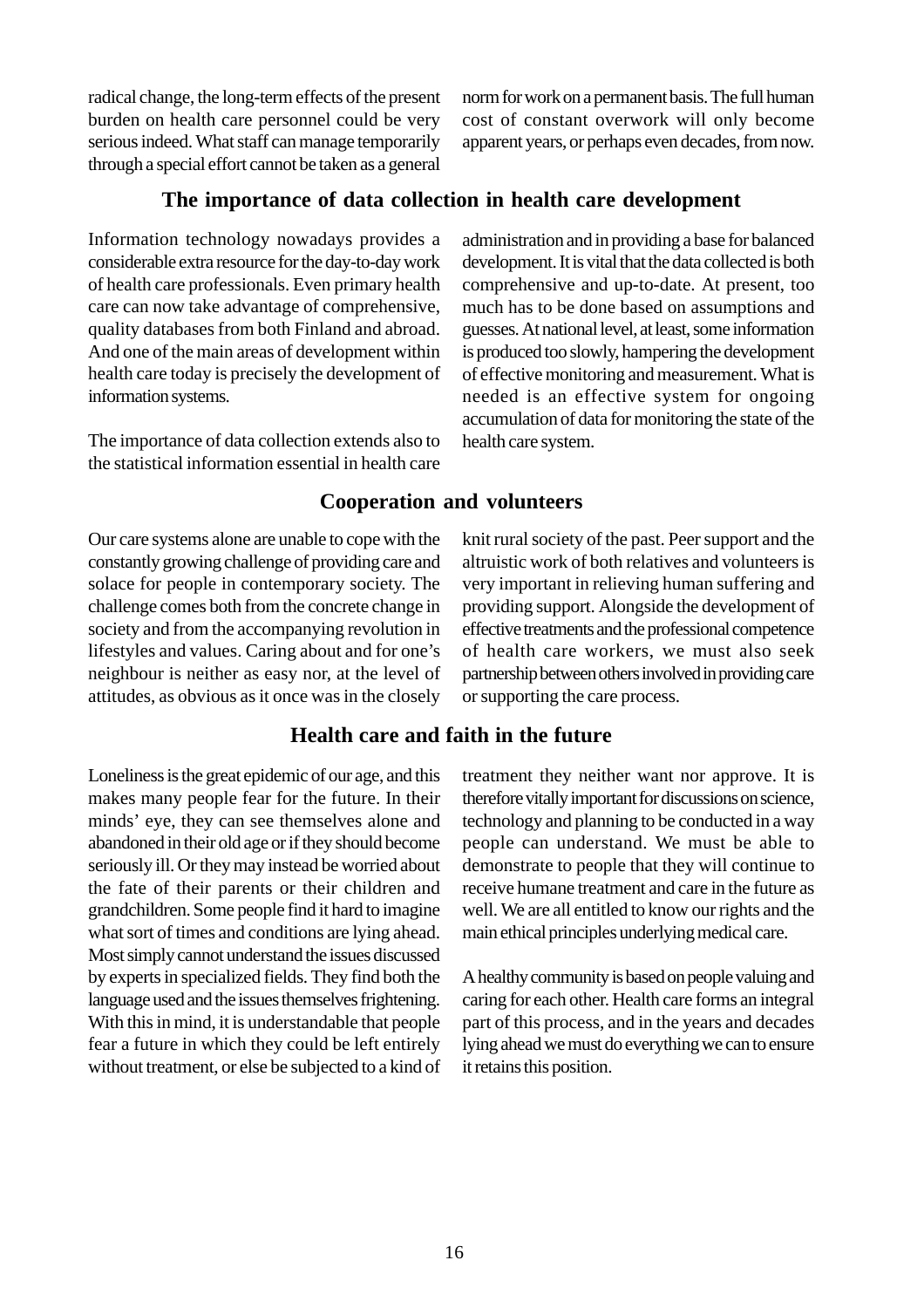# <span id="page-16-0"></span>**CAN WE DEFINE AND MEASURE EQUITY IN HEALTH CARE?**

## **Introduction**

In this essay I consider:

- 1. why health care equity appears to be a growing concern;
- 2. whether there are any readily acceptable dimensions for quantifying equity;
- 3. whether there are any reliable scales suitable for presenting these dimensions; and
- 4. whether information quantified in this way can be used to support decision-making on health care, and whether it is being used in this way in Finland.

Finnish law defines health care equity as an aspect of equality between citizens. Equality applies to the distribution of services among the population and provides everybody the opportunity for care according to their level of need at any given time. The law accepts that the overall volume of health care is necessarily limited by the resources available to the municipalities. In addition, the law gives priority to urgent treatment and goes so far as to give those requiring such treatment a subjective right to treatment.

In addition to equitable satisfaction of the demand

## **Why in the headlines?**

The debate on health care equity is an inheritance from the 1990s, when publicly funded health care had to carry its share of the burdens of the recession. Finnish health care expenditure shrank more quickly during the first half of the decade than that of any other industrial country has ever done in peacetime. This was accompanied by a simultaneous increase in the technical means of treatment.

By the end of the 1990s the technical means for increasing efficiency had been more or less used up: treatment was transferred to outpatient clinics and surgical units, large hospital units were closed, and treatment periods were reduced in the direction of 'norms' adopted from other countries (especially the United States).

When the technical means of increasing efficiency had been largely used up, the focus shifted to for care, the concept of equity can also be extended to cover the way in which resources are gathered for the collective funding of services. (From here on I refer to this collective funding with the concept of funding 'pool'.) Neither the law nor any other norm has a word to say on this. The law also says nothing on the definition of available resources per se, or on how to define their adequacy. Still to be considered is whether there is any ethical problem attaching to the self-financing of health care services (i.e. financing that comes from outside tax-based funding systems) and the services funded in this way.

allocative efficiency. With government help, the Finnish Medical Society Duodecim organized two seminars on priority setting in national health care, which approved the principle of setting priorities as an idea. Equitable prioritization was seen as based around an application of utilitarianism aimed at maximizing the health benefit, understood as the overall cost-effectiveness of the system as a whole. Although approval of this general aim is important for coherent ethical debate, many factors in the equation currently exist only on the level of ideas.

During the recession, the general public had to be made aware that there were unavoidable limits to health care funding and that — in the spirit of the Committee on Priorities in the Health Care — care would in the future have to be ranked in order of priority. On hearing this, many must have begun to fear that old age, the contribution of patients' own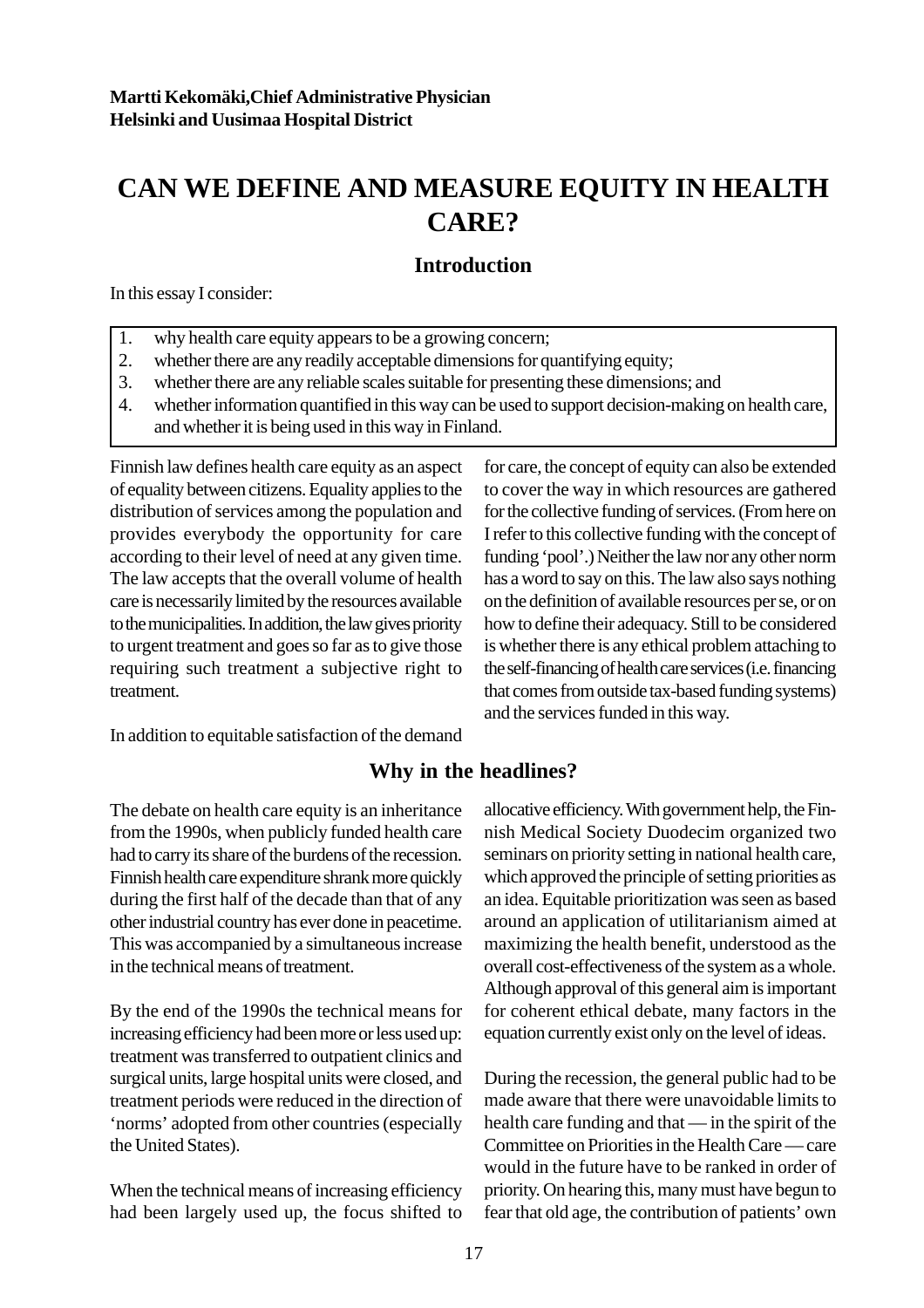<span id="page-17-0"></span>choices in generating certain illnesses, ability to pay and other such factors could form obstacles to receiving the best possible treatment.

Now is also an appropriate moment to consider the issue of equity in light of the redistribution of income currently under way in Finnish society. If we are to

## **Equity assessment of the funding pool and its ramifications**

Equity can easily be presented as an entirely volatile mental construct, and the assessment and measurement of equity thus as an impossible task. I do not entirely agree with this view.

In my opinion the whole problem of health care equity is closely linked to the existence of the third party to the equation, the funding pool. We do not worry in the same way about equity in housing (as long as everyone has some sort of roof over their head), nutrition (as long as nobody starves to death) or clothing (as long as every Finn has at least something to wear). All three areas we have simply left to the mechanisms of the market. In these areas the market is seen as by far the best way to arrange for the distribution of commodities in society. According to the general perception, only those in immediate danger require some sort of direct support in order to afford such commodities, rationally functioning markets being sufficient to meet the needs of everyone else. In practice, nobody discusses equality in reference to these issues.

Why is this so? The decisive factor cannot be the threat these problems pose to the health or life of the individual, as lack of housing, clothing and food at latitudes over 60° north will statistically speaking lead to death more quickly than lack of health care services. The difference is actually best explained by the inefficiency of the market as a mechanism for distributing health care services: demand for services is, at the level of the individual, typically unpredictable, the costs considerable, and the average consumer largely dependant on the opinion of experts in seeking the appropriate services. And health care experts can scarcely be equated with sales personnel in food or clothing stores.

Thus, all post-industrial societies gather health care resources into a common pool by some sort of collective decision. The subsequent disbursement of believe the media, Finnish incomes policy has turned a corner: after decades of reduction, income differentials have begun a steep rise. This also makes people wonder whether ordinary members of the public will still get access to treatment when they need it.

funds from this common pool is triggered by the health need of a 'stakeholder' in the pool, but still requires specification by an expert — the doctor — before final disbursement can take place.

In respect of the dimensions of equity, the funding pool is an essential structure. Equity can in principle touch on two distinct processes: 1) how resources are gathered into the pool, and 2) how the resources thus gathered are subsequently used. Special consideration should also be given to considering whether members of the public should be entitled to use their own legally earned income according to their own discretion to purchase health care services from outside the common pool. Some may consider this question entirely superfluous, as the answer is so obviously "yes".

It is nevertheless worth posing the question of people's use of their own private resources in very clear terms. If we approve such use, we thereby also approve the principle of inequality in health care services. Furthermore, we also approve the inevitable consequence that in a market-based democratic system the debate on equity must perforce be restricted to discussion of the common pool — or pools, if, as in Finland, funds are collected and disbursed in more than one way — the flows of money into the pool, and the services funded from it. The third consequence is that services produced outside the pool can pose a threat to the volume of operations within the pool. If the overall volume of health care were to be limited by a scarcity of certain production factors, for example a shortage of doctors, this could threaten the overall volume of services provided within the pool, and by extension access to these services. The pool would either have to reduce its service output or acquire increased resources via the political process. The relative level of resources within the pool would not affect the equity of its service provision; instead of plenty, the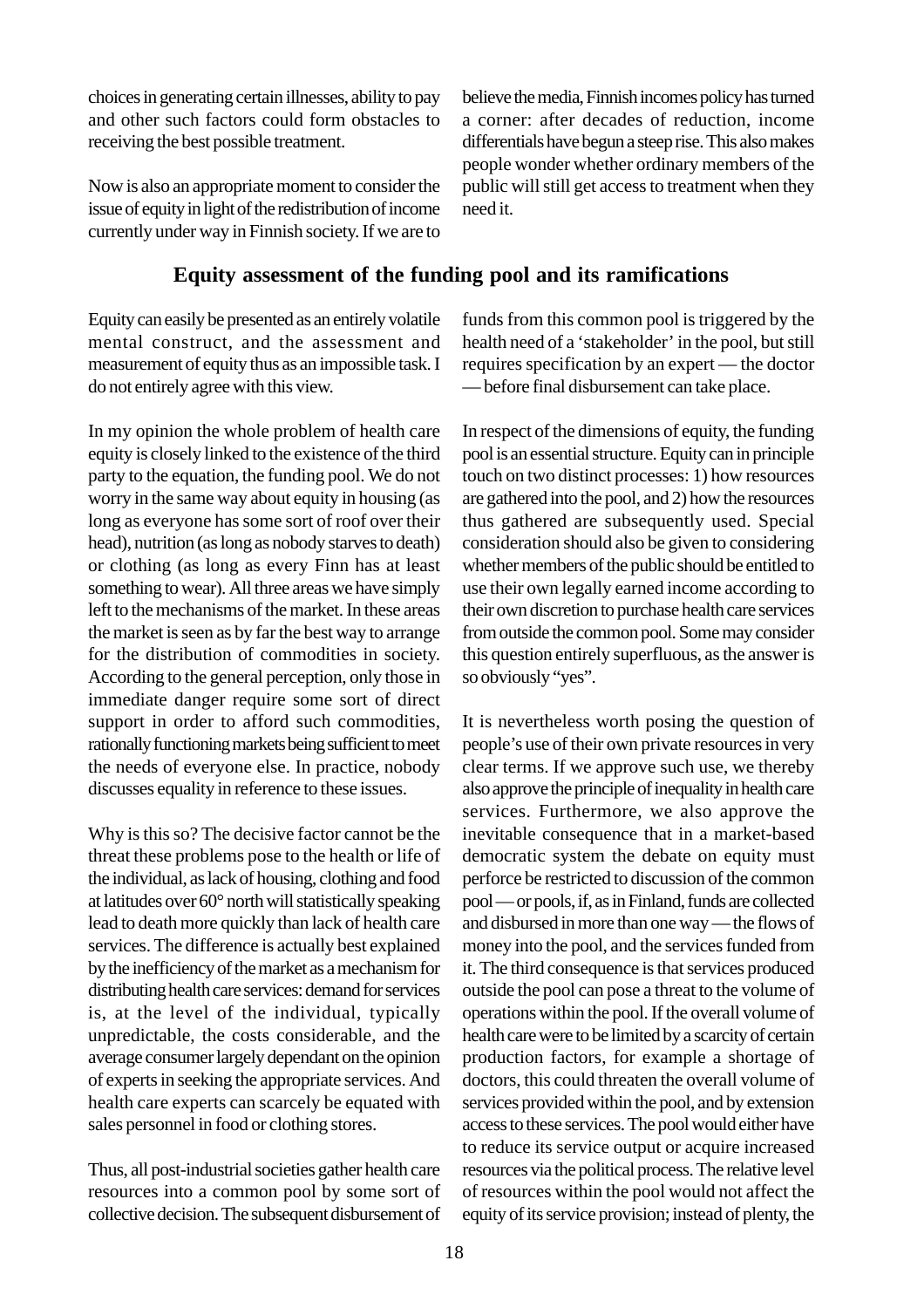<span id="page-18-0"></span>pool would merely move over to distributing scarcity.

## **Measuring equity**

#### **1. Distribution of services**

Gavin Mooney has presented his well-known multilevel interpretation of equity in service distribution. In the present context, a recognisably Finnish interpretation of equity would be that the pool is distributing services in an equitable manner when it *satisfies* the same health needs of different people in the same way. But it is worth noting that Finnish law is less strict in its definition of equity. It is sufficient that people have *equal opportunities* to receive services; with the exception of urgent treatment, the law says nothing of satisfaction.

Some of the health care services funded from the Finnish pool are distributed more or less equitably, some not. The former are characterized by lifethreatening illness (e.g. heart attack) and diagnosis based on definite biochemical quantities (e.g. reduced kidney function) or other unambiguous laboratory results (e.g. cancer). The latter group of services, distributed on average inequitably, is in contrast characterized by differences within the medical profession on the need for treatment, or diagnosis based not on numerical quantities, but on hermeneutic interpretation. As the inequitable distribution of services is not due to deliberate malevolence, we can expect the gradual harmonization of diagnostic criteria in the future to facilitate greater equity in the distribution of these services too. In this sense, we can put our hope in the development and harmonization of national and international recommendations on care.

#### **2. Funding**

The normative basis that we can use in assessing funding equity is, if anything, even shakier. Some analysts have sought, and derived, assistance from international comparisons. These have shown that tax-funded systems are either neutral or slightly progressive, social insurance systems slightly regressive, and voluntary insurance systems (United States) clearly regressive in their funding effect. If desired, we can measure the equity of funding by the relative distribution of the funding burden across income classes. It would also be possible to set the equity goal of Finnish health care funding as a neutral funding effect. (Such neutrality would, however, not alter health care's position as a massive system of income transfer due to the mirror-like social distribution of income differentials and service needs.)

This can be summed up by saying that the pool operates on a distinctly egalitarian principle: from each according to their ability, to each according to their needs.

A glance at the break-down of funding in the 1990s indicates a clear change: growth in patients' own share of the costs of medicines and travel expenses, the shift in the tax burden from taxes on work to taxes on consumption (value-added tax) and the cuts in government grants to the local authorities combined to turn a marginally progressive system of health care funding into a slightly regressive one. Assessed thus, the aim of equitable funding as defined above can be said to have retreated slightly during the past decade.

## **Can equity assessment provide support for political decision-making?**

In a democracy, the political system uses the legislative process to channel public opinion, and especially public interpretations of equity, into social praxis. Viewed thus, it would seem natural for health care equity, too, to be effectively monitored by the machinery of representative democracy. It would also seem natural that both the equitable distribution of services and the neutrality of funding could be accepted as some sort of norms in a society such as Finland, marked by an internationally unusually large measure of agreement on the provision and funding of health care services.

Even so, this assessment is only partly true. Both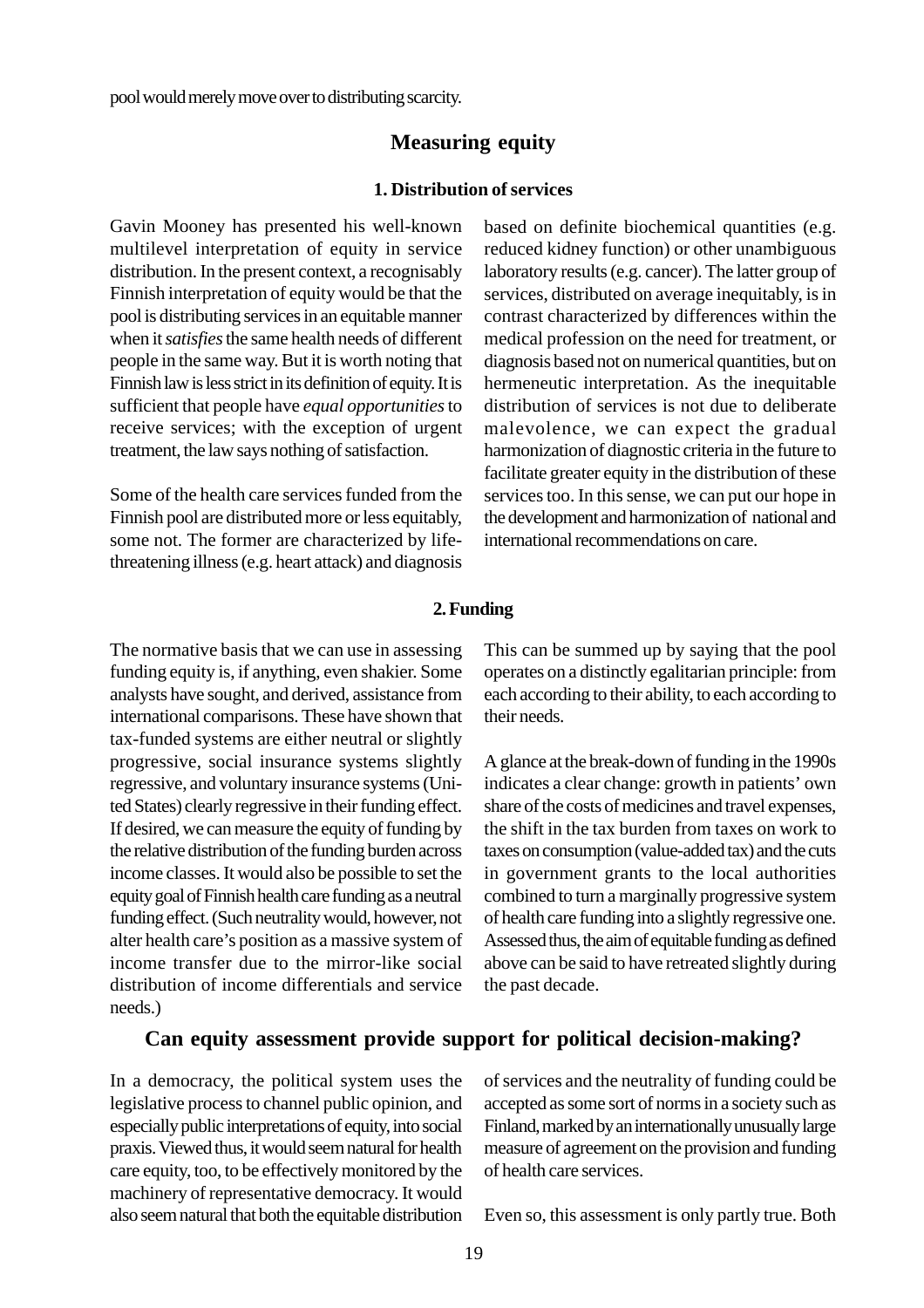politicians and the general public have at times found it hard to understand that the debate on equity can only refer to funding pools, that Finland has several such pools, and that the regressive element in funding can also be increased or reduced by decisions at municipal level. There is a dearth of analytical debate on all levels. On the contrary, there is an almost convulsive wish to adhere to the status quo, and some people have clearly not grasped the changes taking place in the world.

One example of this analytical weakness and an accompanying paralysis in decision-making is the increasingly serious shortage of doctors in Finland. At the same time as the public sector is suffering from a flight of doctors to the private sector, the private sector is being publicly supported through tax breaks. Thus, public 'decisions' are simultaneously pushing doctors out of the public sector and drawing them into the private, leaving in their wake complaints about both a lack of doctors and a growing inequality in health care. What, then, to do about this? As I outlined above, we all have the right to use our own legally acquired assets as we see fit, provided we harm no-one in the process. To recap, private medical services undoubtedly have a place in a good society, and those who wish to seek services in the private sector must be afforded the opportunity to take out insurance to cover their possible service needs. But, whereas in other Western countries private health insurance is voluntary and confers no right to tax relief (which is always regressive in its effects), in Finland subsidy is drawn from all taxpayers in the form of distrainable taxation. Every year, 70—84% of people use no private services, but most of this group, too, will contribute to funding these services.

The clearest, quickest and politically most acceptable solution would be to make payment of the insurance contributions conferring entitlement to reimbursement of private medical costs voluntary. This would place funding and service distribution in the private pool on an equitable footing and bring Finnish practice into line with other Western countries. The consequent reduction in subsidy for the private sector would result in lower private sector pay for doctors, reducing the attraction of the sector and increasing the supply of doctors for the public sector while at the same time bringing about a measurable increase in the equity of the service system.

The KELA (Social Insurance Institution) funding pool, on the other hand, presents more of a problem than the pool funded by the local government municipalities. In addition to the services already mentioned, KELA also reimburses travelling expenses and medicine costs and pays a variety of daily allowances to compensate for loss of earnings. It is very important to note that reimbursement of travelling expenses and medicine costs is, from the perspective of equity, quite a different matter from the reimbursement of doctor's fees. Reimbursement of travelling expenses represents an attempt to enable people living in outlying areas to gain access to health services of any sort. In contrast, as the private sector has not so far offered any reimbursable service forms that the public sector does not also provide, patients' turning to the private sector for services represents a matter of preference between forms of service rather than a straight choice between access to service or no service at all. There is thus a real difference in equity between reimbursement of travelling expenses and reimbursement of doctors' fees.

The difference is, however, reduced to some extent by the 2001 Budget, which brings a major slice of dental care within the KELA funding pool, as the public sector is unable to offer an adequate volume of services. Admittedly, this has also been claimed for several years now in respect of the services of consulting physicians, as much of a third of which are KELA-supported. However, the distribution of these services is so skewed both regionally — the net recipients of KELA funding are under 50 municipalities grouped around the university hospitals, while the poorest 400 municipalities are net contributors — and in terms of consulting speciality, that there are good grounds to doubt the validity of the claim.

As rapidly updatable information is readily available on the flows of money and services under the various funding pools, this information can be put to good use in assessing the equity of the system. Decisions on normative issues, such as the acceptability of funding neutrality, must of course be left to our representative political institutions.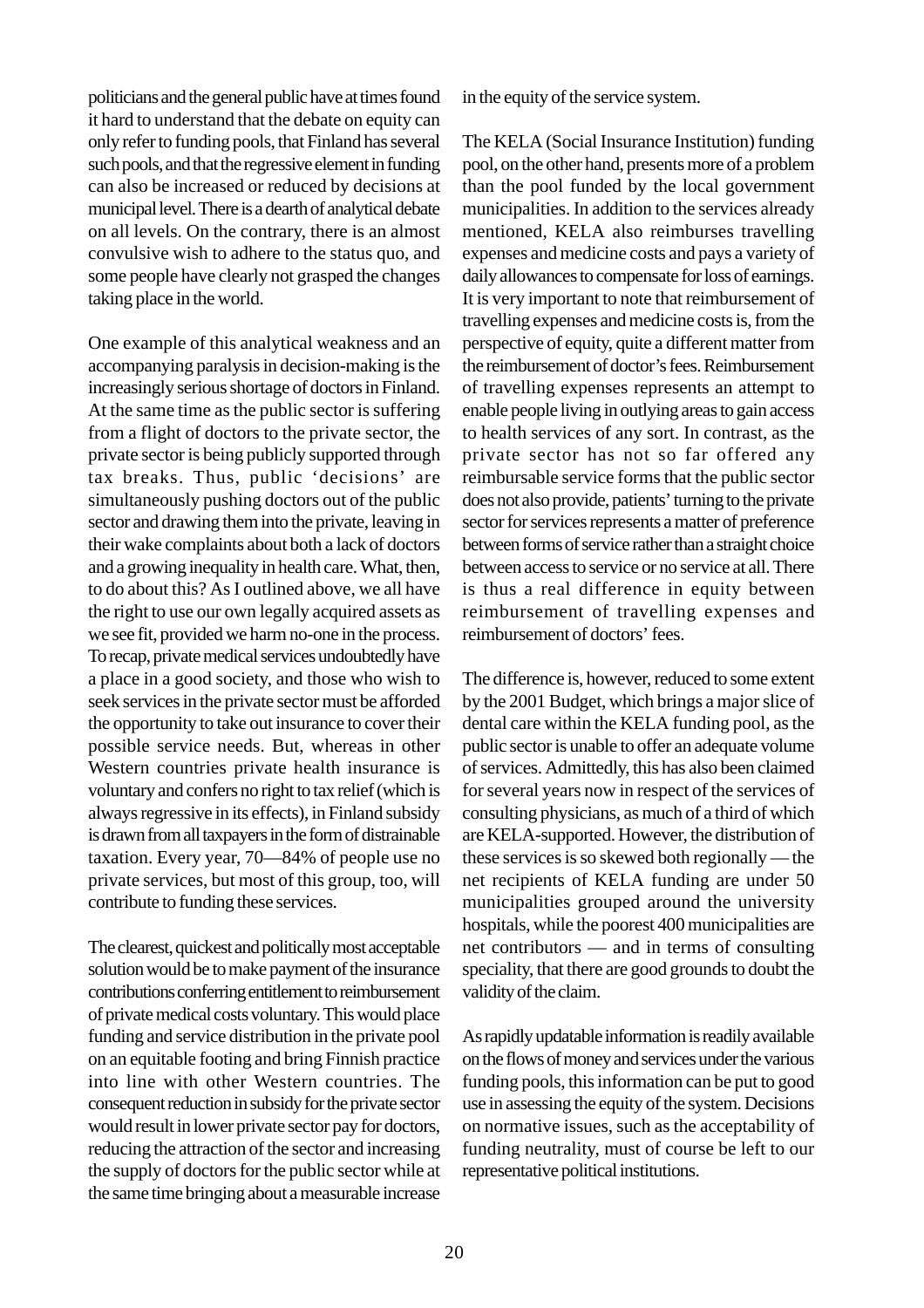## <span id="page-20-0"></span>**KEY ISSUES IN HEALTH CARE ETHICS**

## **Introduction**

*Many slogans and characterizations have been used in an attempt to encapsulate the age in which we live, all of which capture something of its kaleidoscopic appearance. However, all of these images are to some extent incomplete. There is always another side to things, something different and opposite. This is due in part to the pace of change, and in part to the fact that we have entered an age in which the world — including Finland —is different to different people. This is why ethical debate is so important, as there is no longer a single correct and complete description of the world or of ethics. We can only continue with this shared process and endeavour to sustain creative and determined debate.*

#### *Even so, I shall take the liberty here to say a few words about my view of the age in which we live.*

The most visible features of our times are on the one hand a techno-economic rationality that has also developed into a criterion of the good, and on the other hand a transient and instrumentalizing lifestyle centred on enjoyment and pleasure. People appear as their social roles, which are constantly changing, and through which it is hard grasp the real person. Some have made the constant changing of role identities into a way of life. There is also an expectation of performance, efficiency and a constant drive onwards and upwards, while on the other hand we are adrift in the transient moment, unconnected to the past or the future. The market has no native land, and the marketplace of today is global. Its morals are shaped by the rules and customs governing trade at any given time.

Market valuation easily spills over into human relationships, too, and into other non-material values such as culture and religion. People are willing to pay for what is in demand and in short supply. That which is in overabundance and is overlooked arouses no interest or demand. This market orientation in the prioritization of values relegates the everyday to the status of something dull and marginal. This is accompanied by an accumulating burden of mental and spiritual distress. In part, this is an immense weight of loneliness generated from many very different contributing factors, and in part, a multifaceted, and for many people constantly accumulating burden of failure, inability to cope, anxiety and a sense of being left behind. In the light of all this, it is no wonder our care systems are facing a continuing and growing flood of deprivation and mental health problems.

I find myself troubled by the still continuing references to the recession when discussing the health care problems of today. The recession ended years ago. We are now in a period of growth and for the most part facing the problems associated with such times. The talk of recession is mere obfuscation.

However, I have no wish to moan about the times we are living in. Each generation lives in its own age. There have been both better and worse times in the past. But this time is ours, and we must base our actions on the realities of the present.

## **Realism and idealism**

Ethics exists in the tension between realism and idealism. On the one hand, it ought to expend a lot of energy on considering ideals — 'the best possible world' — however naive this may seem. But, on the other hand, an ethics that fails to take account of prevailing realities and genuine limitations will be of little practical use. The main problem with broad declarations and lofty ideas is that they have no practical effect. They merely exist in their own world of ideas.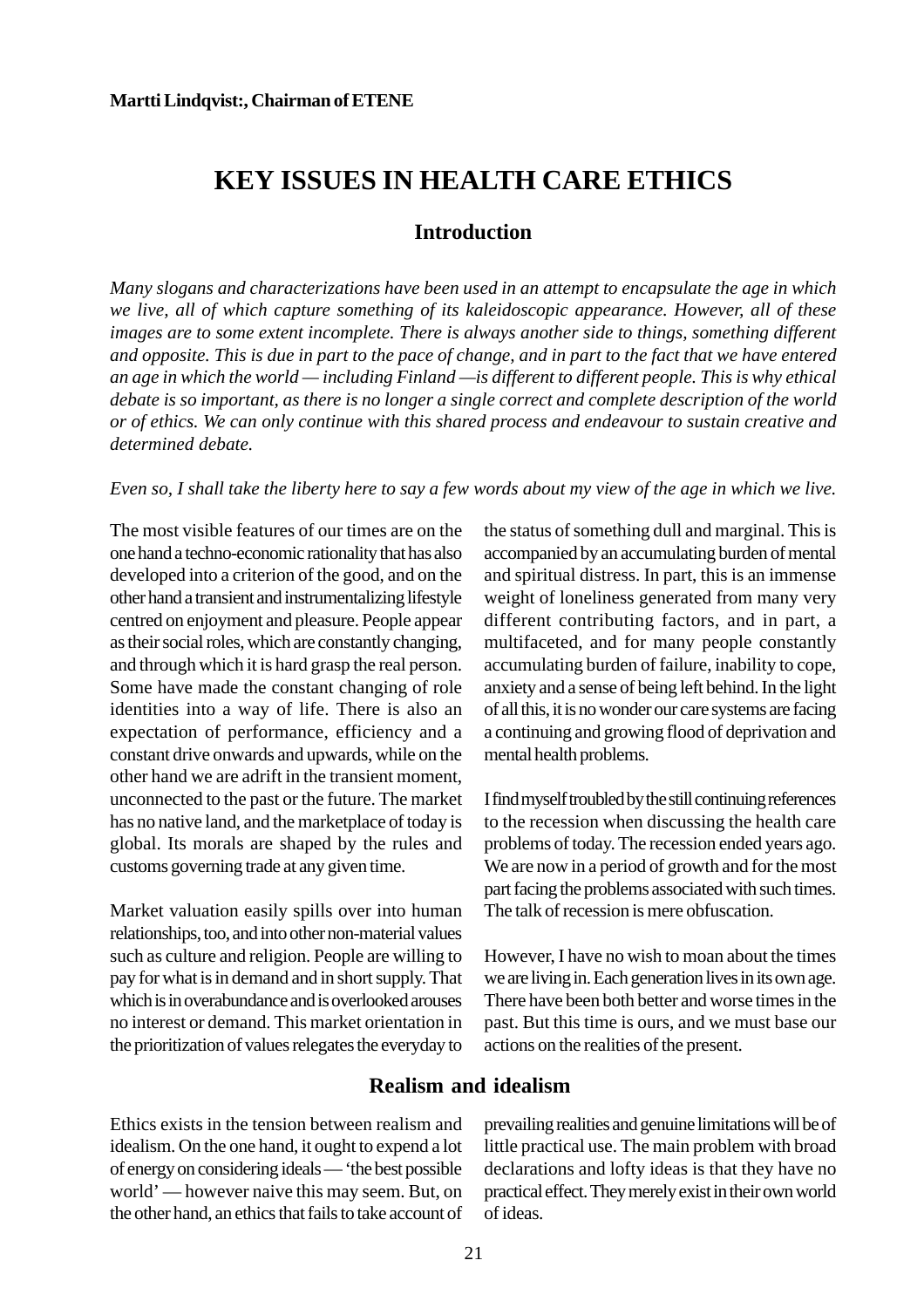<span id="page-21-0"></span>An effective ethics must often demonstrate a coldblooded realism. We must be prepared to examine ugly, controversial and unpleasant issues, because evil is the unavoidable shadow of good. The concrete rooting of ethics in everyday life, the procurement of valid and rounded information on prevailing conditions, and the charting of practical alternatives are all very important issues.

In relation to the law, ethics has two main functions. On the one hand, the process of ethical debate and reflection precedes the later crystallization and enactment of legislation. The ethical process thus leads to concrete law. The legitimacy of society requires that legislation be genuinely based on a living and respected moral reality. But on the other hand, ethical debate can also begin where the law leaves off. Ethical responsibility is not limited to legal responsibility. Therefore, every individual and community must generate an ethical understanding and autonomy that does not derive primarily from the hope of reward, fear of punishment or outside control, but from people's own will and commitment. The more such 'natural legitimacy' is undermined, the more we will need legal controls and all the related consequences.

It is unrealistic to expect that health care could survive as some sort of separate enclave abiding by a different system of values or different rules of the game from the rest of society. The values of the age will inevitably permeate health care as well, if a little more slowly in the public than the private sector. However, this does not mean health care has to be merely a passive observer of what is happening in society. Those involved in the health care arena can join the debate and highlight the experiences and observations the sector has of Finnish society and its development. Health care professionals have a wealth of untapped knowledge, understanding and wisdom about life.

## **Why the focus on human dignity and equity?**

Human dignity lies at the heart of all health care, constituting both its foundation and its purpose. Care systems, traditions and philosophies have arisen because individual human beings have been considered so valuable that they cannot just be left to the mercy of their sickness and suffering. Even care which utilizes the best tools of diagnosis and highly complex and advanced methods of treatment must never remove the individual human being from the heart of the care process. In actual fact, this heart embraces both those giving care and those receiving it. Finland's Act on the Status and Rights of Patients provides a solid legal basis for this view. It also provides much of the foundation for our work in ETENE. We must never allow ourselves to get so enraptured with the cutting edge of research, media sensations or the issues raised by huge amounts of money that we forget the importance of caring for people in the everyday world and on the margins of society. This approach resolves the majority of the most important questions relating to human dignity.

And what about equity, or, as it is more commonly referred to in the political arena, justice? A small word, perhaps, but one which looms large; it is constantly being bandied about by politicians, but somehow always seems to defy precise definition. Every age must define for itself its own interpretation of justice, and this inevitably places justice at the heart of political discourse. Health care professionals have perhaps been too flexible and uncritical in the face of the growing inequality clearly visible at present both as a general trend in society as a whole, and especially within the health care system itself. It is time to speak of justice.

## **Issues related to human dignity**

The first shadow hanging over human dignity comes from the public conception that only independent, productive, economically self-sufficient and ambitious people really matter. Health care gets to see the other side of the coin, the people who cannot manage on these criteria. At the same time, within the health care system itself, we find a somewhat similar dynamic around the idea of the 'interesting, cooperative and readily treatable' patient. Even the care system itself generates its own outcasts and 'enemies'. These are often awkward, hard-to-treat patients with multiple problems, who are vulnerable to prejudiced attitudes. In these cases, the carer's shadow falls between them and those in need of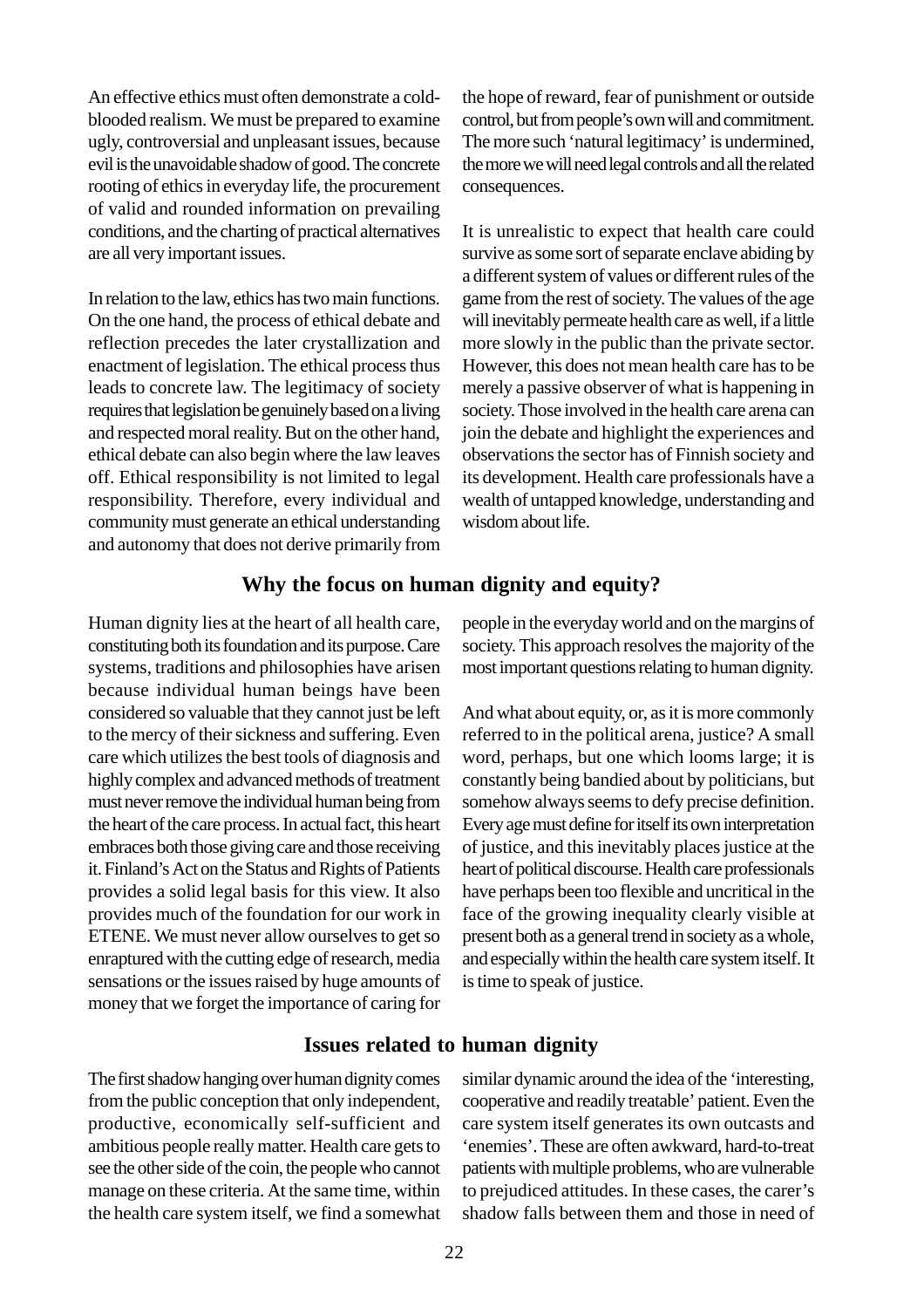<span id="page-22-0"></span>help.

Ethically important issues from the perspective of human dignity in Finnish health care include at least the following:

- The labelling of people on account of a moral, social, lifestyle or mental health problem, and consequent harsh or unfriendly treatment (e.g. criminals, antisocial people, people with alcohol or drug problems, or people with serious psychological symptoms ). Discrimination is evident both in attitudes and at the level of decision-making.
- There are evident problems of human dignity in the conditions of care and attitudes towards chronic geriatric patients. The problem of being socially 'buried alive'.

A quote from the Finnish bishops' statement *'kohti yhteistä hyvää'* (towards the common good) from 1999:

*"There is more to life than buying and selling, consumption and markets. The human being is also a giver and receiver of gifts, a carer and nurturer, a playful companion."*

## **Issues related to equity**

If we view the present situation globally, we cannot fail to notice how poverty, inequality, ignorance and injustice are throughout the world the main causes of underdevelopment, sickness, poor health care, suffering and early death. Although here in Finland the situation is not so stark, the basic mechanisms are the same. When people lose their faith and are forced to live in absolute poverty, there's precious little that can decisively improve the level of health and care. The example of Russia demonstrates that even relatively technologically developed societies can take a turn for the worse. Development is not always a one-way street.

I agree with those who have drawn attention to the problem posed by the division of our country into 2/3 who feel they are doing well and keeping abreast of developments and 1/3, comprising a broad range of different sorts of people, who have in fact very

little say on where our society is headed. The contented majority are holding firmly onto power without any notable qualms of conscience.

Health care is marked by a certain dynamic that, although it doesn't relate directly to the care of patients, nevertheless underlines the importance of equity as an issue. The competition between professional elites and the dynamics of the pharmaceutical industry and medical technological development create enormous extra cost pressures and can inhibit the solution of some problems, although they undoubtedly also help find solutions in other cases. Their effect is thus ambivalent. However, together with the ageing of the population and the falling birth rate, they mean that 10-20 years from now we will inevitably be facing an unprecedentedly serious problem of prioritization. We must prepare for this responsibly and rationally.

Ethical problems relating to equity include:

- · Working life has become extremely demanding, separating people out and acting as a fairly merciless consumer of human beings. Employers are very keen to get hold of employees' health data.
- Medical science, medical care and biotechnology are an enormous international business with their own practices and values that do not necessarily chime with the strivings of societies towards equity and justice.
- The illusion of the altruism of carers and researchers has been shattered. Financial irregularities and abuses are well known.
- The equitable dovetailing of private and public sector services is no easy task.

The widening economic gulf between regions of the country and the continuing flood of people into population and growth centres is exacerbating the problem of inequities between regions.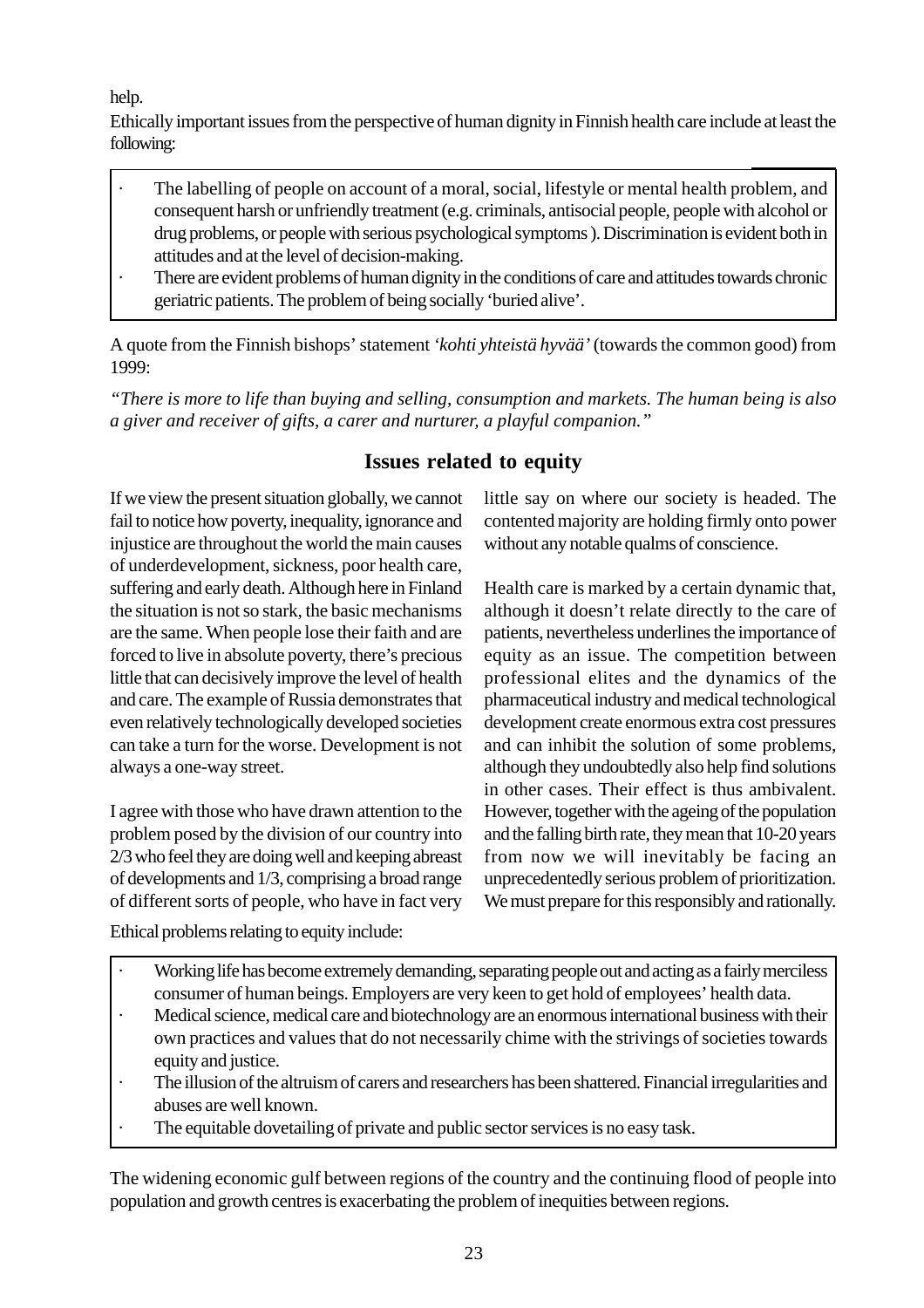## **Autonomy, freedom and abandonment**

<span id="page-23-0"></span>Health care ethics in western countries has perhaps been too narrow in concentrating almost exclusively on the principles of autonomy and self-determination, which, despite their importance, are in danger of degenerating into a purely formal legalese. The concept of a free and independent individual directing his own destiny is historically speaking rather young. Certainly, human dignity has been emphasized for thousands of years. Christianity in particular raised it as a central theme two thousand years ago, but, until the Enlightenment and the French Revolution, the individual was really viewed as an inseparable part of his own community, estate, destiny and the eternal world order. He could be his own self only within the parameters of these spheres.

It is thus no surprise that the present day has adopted as the centrepiece of its ideology of progress the freedom and right to self-determination of the individual human being. According to this way of thinking, the human person is an open book, and through his choices writes his own history. He is radically responsible for both the happiness and the unhappiness of his life. The current success philosophies and free competition liturgies are a direct application of the modern intoxication with freedom.

This has also left its mark on the philosophy and ethics of medical care. After the Second World War, the individual's right to freely agree or refuse tests or treatment became the ethical foundation for all medical tests and treatment. Historically, this represented a major step forwards compared with the previous highly reactionary and patronising practices of treatment and care.

In recent decades, as the world has become more technical and economic perspectives have been emphasized to an extreme degree, the principle of freedom has taken on a very mechanical interpretation. The consent of the patient is increasingly seen as merely a routine part of a technical treatment process. The patient is furnished with factual information on his illness and the available treatments on the assumption that he will be capable of deciding on his own treatment. In Finland, the Act on the Status and Rights of Patients passed in 1992 is based on this key principle.

I do not seek to criticize the principle of selfdetermination, which protects the patient from abuses and is intended to give him an active role in treatment decisions. But I believe it is important to understand that help for a human being cannot be based on just a single, isolated principle — and far less on its mechanical application. Alongside self-determination, the principles of the common good, community and equity, among others, demand to be taken just as seriously.

## **Problems**

The information society paradoxically gives rise to a problem of ignorance. Because knowledge is money and power, people are increasingly excluded by their ignorance and lack of competence.

People excluded in this way easily become prey to dependency, depression and loneliness. The logic is

Above all else, we must speak up for a caring culture, an approach to life that emphasizes a sense of community and social solidarity. There are no outside means or resources that can replace the loss of such vital features. We are actually speaking here on behalf of factors fundamental to the very survival of our society and culture. It is the role of society to ensure

#### self-fulfilling.

Depression and psychological and social deprivation lead to a cycle of problems. People begin to repeat their failures and then seek relief through 'solutions' such as alcohol and drugs.

## **In conclusion**

the rule of law, security, basic justice and protection of the weak.

It is important to remember that even if resources were not as limited as they have proved to be, the very nature of ethics involves a basic tension that requires the balancing of different quality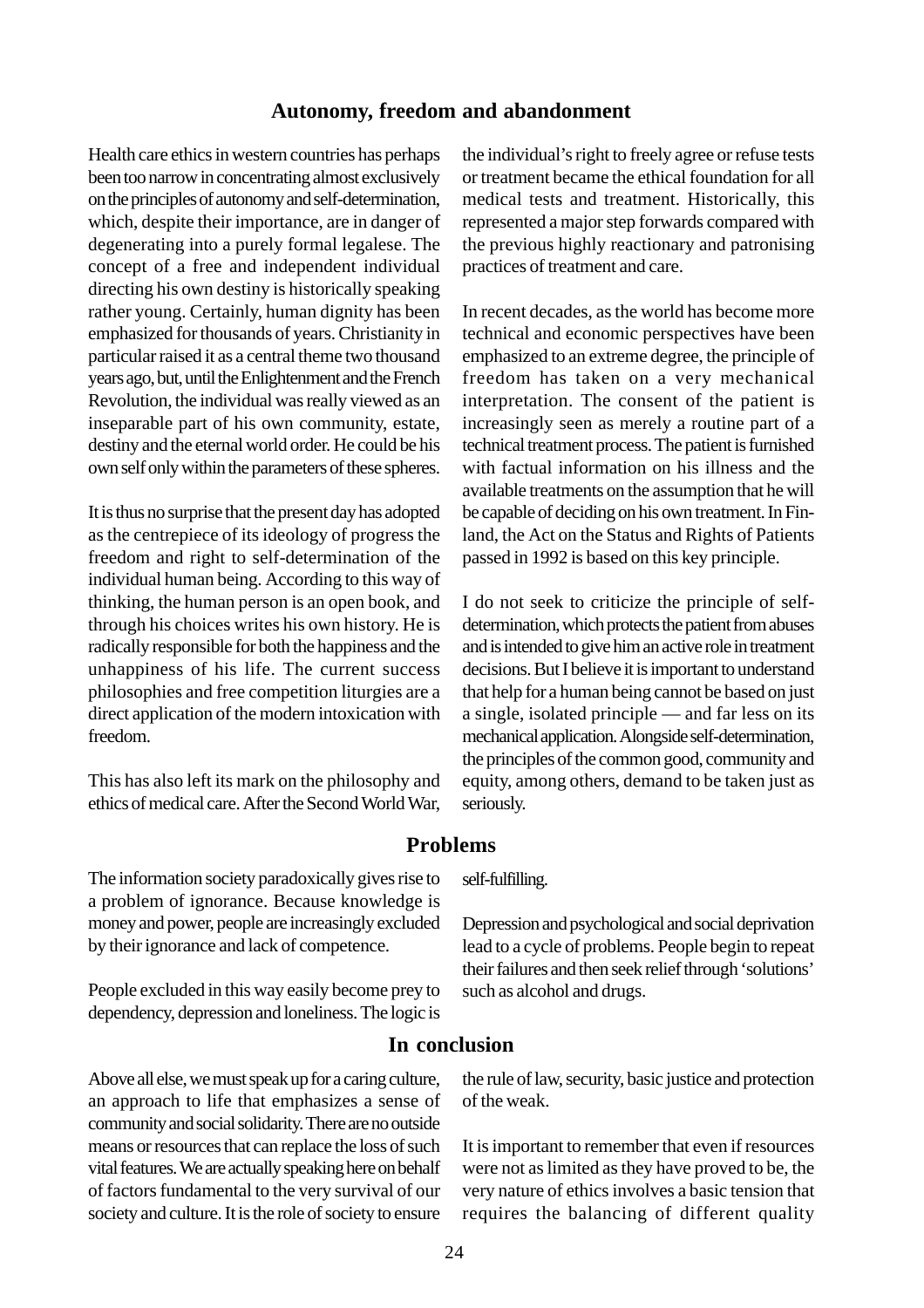perspectives. The core concepts in this tension are the common good, the rights of the individual and equity. If we are to have a chance of preserving the wellbeing of our society and sustaining a human quality of life, our social ethics must protect all these values.

No health care system can meet all our needs and expectations, let alone free us from the limitations inherent in human life, despite the rosy visions of science fiction. Nature, history and the universe itself are all on a much vaster scale. The individual human being is but a fleeting and fragile figure in the great flow of life. All existence is transient. To deny this would be both dishonest and unethical.

Realism, the urge to learn and a willingness to accept the facts are excellent allies for an effective ethics.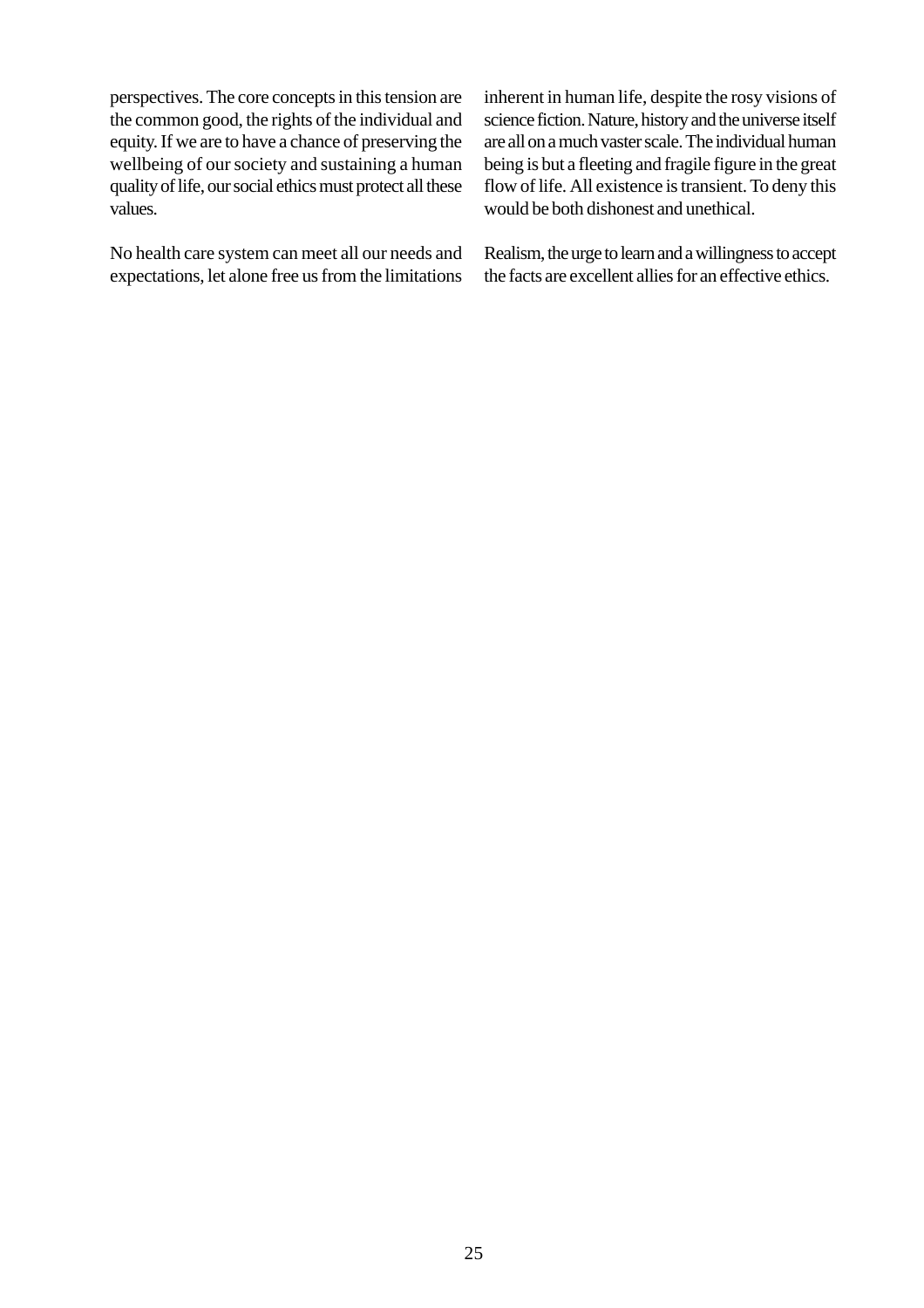# **EQUITY IN HEALTH CARE**

## **Underlying principles**

<span id="page-25-0"></span>*The underlying principles on which I base my assessment of health care equity are the fundamental rights guaranteed in the Finnish Constitution. It is, after all, the job of the Ombudsman to ensure the implementation of these constitutional rights by those carrying out public duties. Viewed from this angle, equity in health care essentially means equality: equality in access to services and treatment, equality in individual treatment solutions, and equality in the quality of care provided. Equality is particularly important for the members of vulnerable groups: people who are weak or vulnerable for a variety of reasons, old people, the disabled, children and all who are unable to take care of themselves.*

*A number of WHO publications also set out from the principle that equity in health care means equal access to the available treatment for those with equal needs, equal use of services by those with equal needs, and equal quality of care for all. The point of equity as an objective is to reduce unnecessary, avoidable, unreasonable and unfair differences in health (Margaret Whitehead: The concepts and principles of equity and health. Copenhagen World Health Organization, Regional Office for Europe, 1990).*

## **Equal access to treatment**

The right to equal access to treatment can be derived from sections 6, 7 and 19 of the Constitution. Equal treatment and the inviolability of human dignity are cornerstones of our system of justice. There is nothing in health care legislation that would justify derogation from these principles. For example, in the area of primary health care the criteria for acceptance for treatment mentioned in the legislation are the nature of the illness and the need for tests, treatment and medical rehabilitation.

It is nevertheless clear that, for instance geographically speaking, people do not enjoy equal access to treatment. This can be readily illustrated by a number of issues that have come to light during the course of my own work:

- for some illnesses there is regional variation in the per capita numbers requiring treatment;
- there are significant regional differences in involuntary psychiatric care and access to care for children and young people; in some areas there have been cases of people having to wait up to six months for treatment, while in others adult psychiatric care or placement in a reformatory are seen as alternatives to psychiatric care specifically tailored to the young;
- there have been serious inadequacies in the provision of treatment for gravely psychotic and violent young people and young people suffering problems of alcohol and drug abuse, including the type of inequality outlined above;
- moreover, there has been absolutely no provision of specialist care facilities for children and young people needing forensic psychiatric care, or catering to the care needs of hard-to-treat or dangerous children and young people;
- there are also regional and other differences in provision of transport for mental health patients: the long distances involved or other reasons have at times led to the provision of transport by the police instead of in an ambulance;
- the treatment provided for drug and alcohol-related illnesses has in general been both inadequate in volume and ineffective in content; it is worth considering the relative significance in this respect of the inherent difficulty of treating such cases, inadequate information on the demand for services and the criminalization of drug abuse.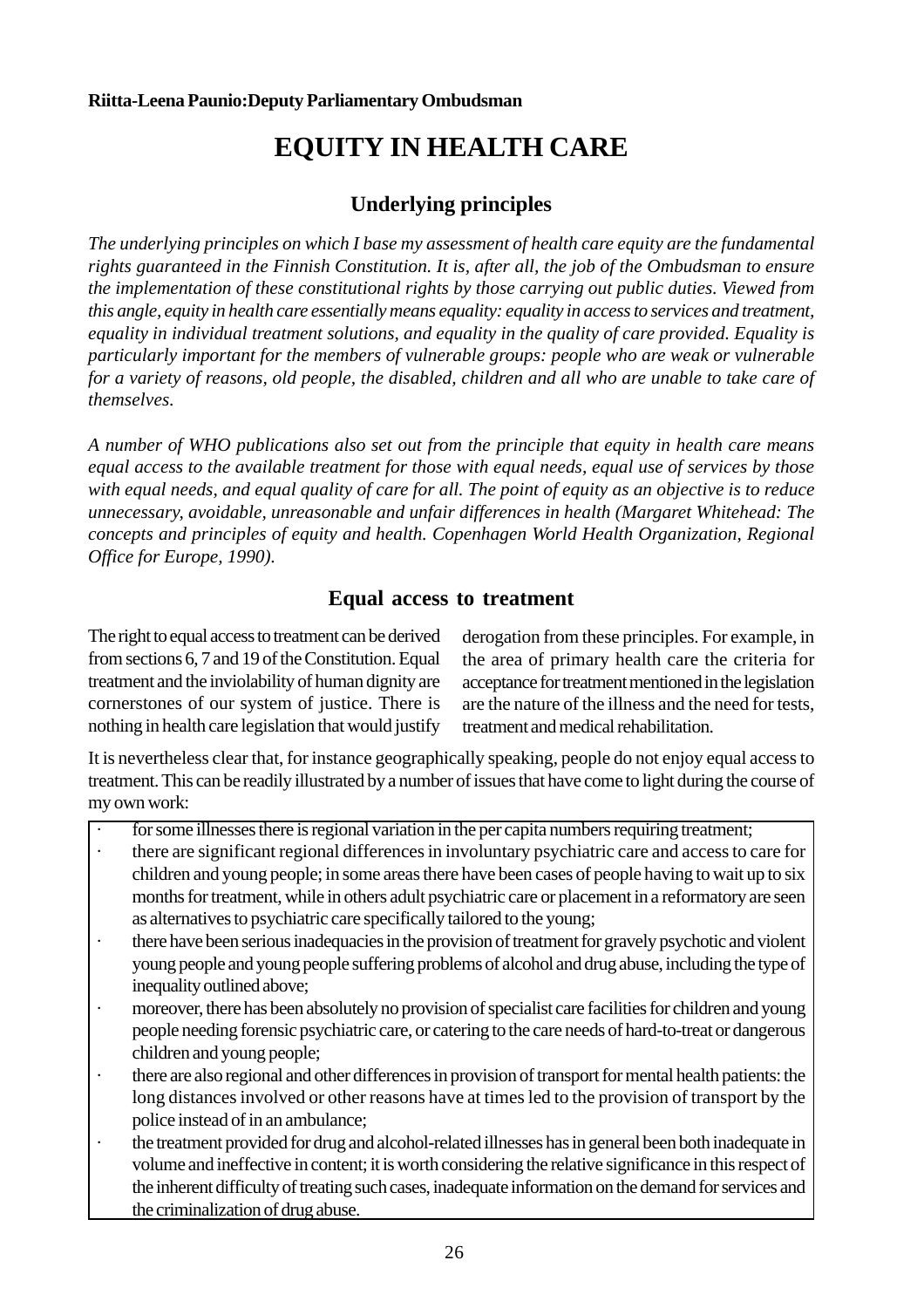## **Equality in quality of treatment**

<span id="page-26-0"></span>Equality in the quality of treatment received is hard to assess, as the treatment required inevitably varies from one illness to another. It is, however, surely reasonable to expect a certain minimum level of quality from all treatment. At the very least, treatment should not violate human dignity.

I present below some useful examples to illustrate the problems experienced by people in the vulnerable groups referred to above:

- · studies have revealed mistreatment of old people in social welfare and health care institutions, including neglecting to ensure adequate intake of liquids and food, and neglect of basic hygiene and safety; it can also include rudeness, indifference and unfriendliness;
- in involuntary psychiatric care, isolation is used in order to restrain aggressive patients and control their destructive behaviour; at its worst this can mean isolation in a very small, bare, foul-smelling room, from where the patient cannot communicate with care personnel other than by shouting or banging on the door; isolation can also take the form of strapping patients to their bed for days on end;
- the wards in long-term psychiatric care can still be large and noisy, and, depending on staffing levels or other factors, patients may be unable to get out of the ward each day to take exercise in the open air;
- · there are also similar problems in institutions providing special care for the mentally handicapped.

In such cases, we may well ask whether the quality of, for example, care for the elderly or specialist psychiatric care is really acceptable. The answer is clear: in view of the wealth and standard of living of our country, care of this nature cannot be considered legally acceptable.

I should like to emphasize that one of the functions of health care is to care and provide solace for the incurably ill and to alleviate pain and suffering; it is not only concerned with prevention and cure. For this very reason, it is vital to demand quality not only when we are endeavouring and able to heal the sick (e.g. when treatment is machine-dominated, acute and 'dramatic'). Quality and effective care are just as important in situations where the focus is on providing solace, and indeed always where care

focuses on vulnerable groups such as those mentioned in my examples above.

The issue in the problems highlighted by my examples could also of course simply be a case of established practices and approaches to care, as studies have shown is indeed the case in respect of the isolating of patients in involuntary psychiatric care. There are clearly regional variations in practice, and this has been shown to be due to just such differences in established practices and traditions of care. This brings us back once again to the question of regional differences. Given that isolation represents a considerable interference in a person's freedom and integrity, there is surely no justification for the regional differences that exist in isolation practices (e.g. isolation in a room/strapping to a bed).

## **Equality in individual care decisions**

And what of equality in individual care solutions? Do old people, people with disabilities, or any other people suffer discrimination on account of their personal characteristics in contravention of their

constitutional rights?

In my work I have come across such claims by individuals, as the following cases show:

- a 78-year-old patient was refused dialysis; the doctor initially justified this decision by reference solely to the available financial resources, only later adding the further justification of treatmentrelated reasons;
- observed flaws in tests and treatment for a patient's heart disease were claimed to have derived from the attitudes of the health care staff towards the patient's age and dementia (there were undoubtedly shortcomings in the treatment provided, but these could not be shown to derive from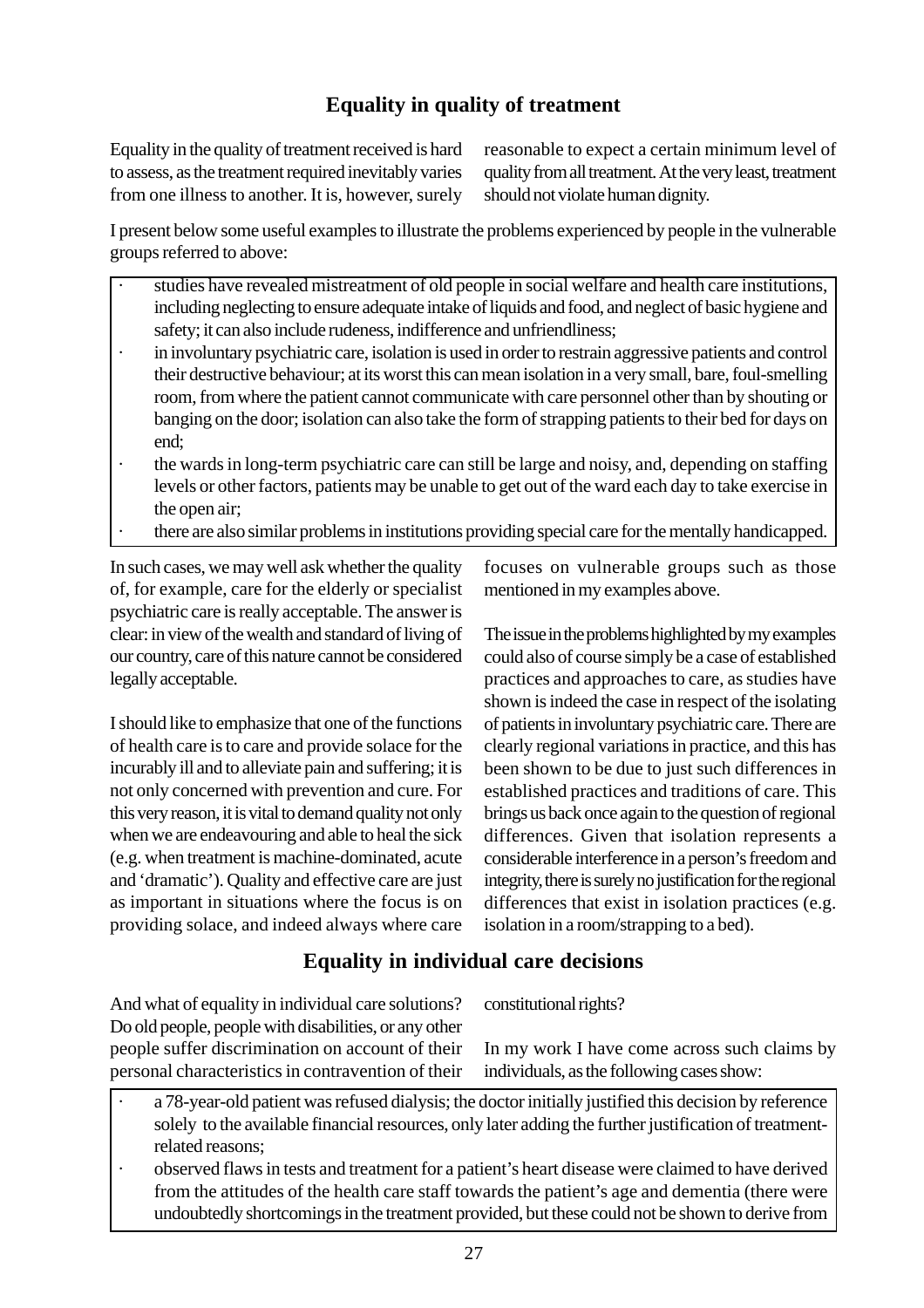the reasons claimed; admittedly, one of the doctors who had treated the patient said in defence of his/her own conduct that the hospital did not have the financial resources to implant a pacemaker in every "demented old person"). The 'demented old person' in this case was actually a 60-year-old employed woman whose paramnesia was largely due to her depression, and partly to her chronic heart disease, of which she later died;

- · there have also been a number of other cases in which a doctor has expressed the opinion that it was for the best for the patients themselves or for their relatives that a hard-to-treat, perhaps multiply handicapped or aged relative had died, thereby relieving their relatives of a number of worries;
- some discussions on medical law and ethics have raised the proposal that patients' 'utility' to their families or to society as a whole should be one of the criteria of selection for treatment.

In my opinion such views are not acceptable from the equality perspective.

I believe it is important for people to be able to trust in the realization of equity and equality in care solutions. This is one of the essential requirements for the credibility of the entire health care system. I also take the view that we cannot accept as an underlying principle that individual doctors' own assessment of the ethical foundations of their work can be used as the basis for individual care solutions.

Equality and the prohibition of discrimination have been reinforced, making them together one of the main principles in the Constitution of our country. This being the case, we can presumably agree that the only prioritization in individual care solutions that is consistent with our values and our thinking on fundamental rights is one which focuses on the illness, the need for treatment and the effectiveness of treatment. This leaves us with the question: can this be realized in practice, and, if so, how?

I consider equality in care solutions to be of central importance to the issue of equity in health care, an issue directly related to the implementation of constitutional rights. I consider it particularly important that those patients who are unable to defend or supervise their own interests are not placed at a disadvantage to others. All possible steps should be taken to reinforce equality in decisions on treatment and care. Each decision affects a valuable and unique human life.

I refer here to the section on health care in the Parliamentary Ombudsman's Annual Report 1999, which discusses cases relating to this theme. The Annual Report can be read and printed off from the Parliamentary Ombudsman's website at **www.eduskunta.fi.**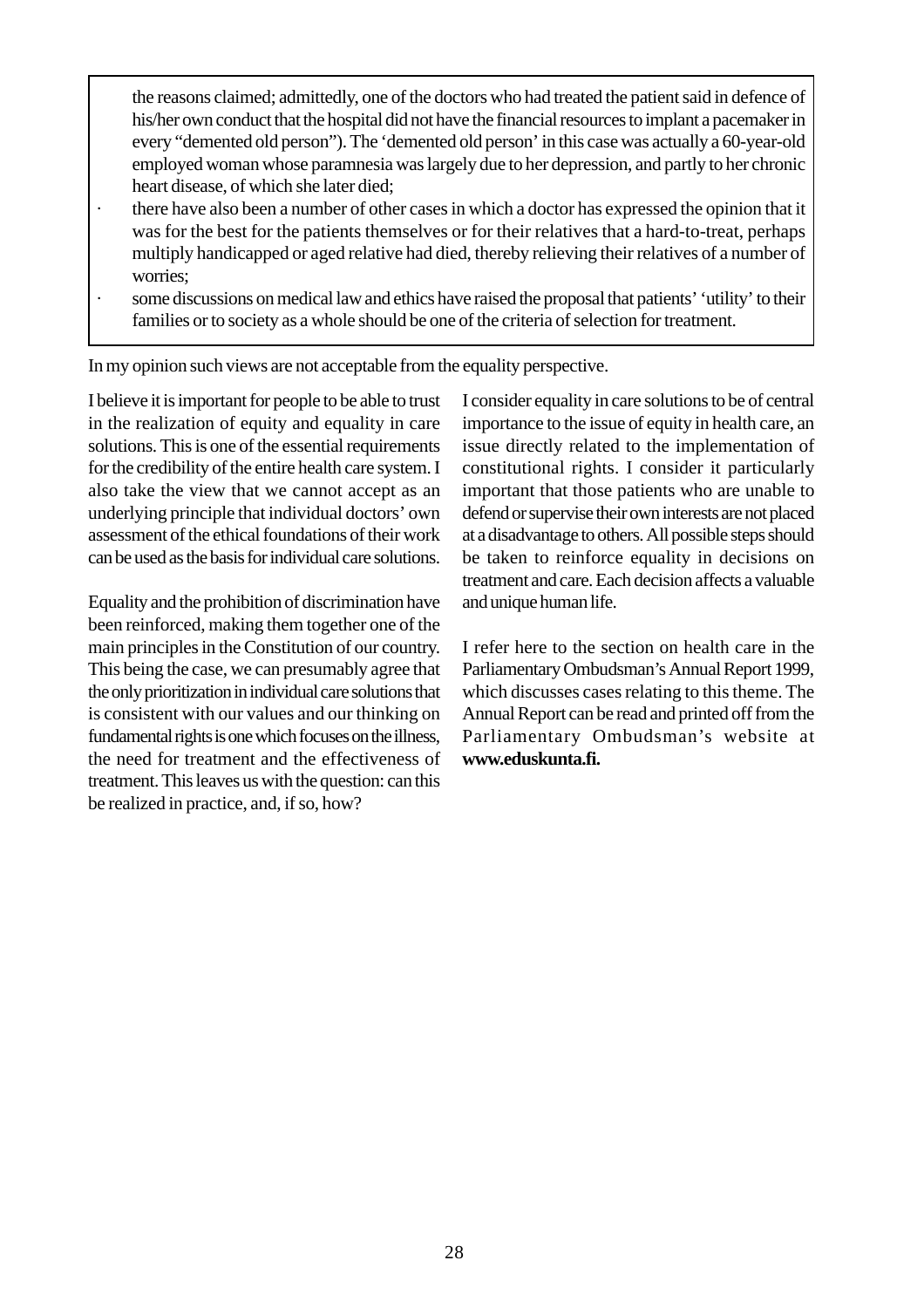#### <span id="page-28-0"></span>**Appendix: Members of ETENE:**

## **National Advisory Board on Health Care Ethics (ETENE) 1.10.1998-1.10.2002**

#### **Chairman:**

Docent Martti Lindqvist Mäntyharju

#### **Members:**

M. Sc. Sinikka Lylys Mäntyharju

Social Worker Tarja Sipponen Tampere

Chief Doctor Markku Oinaala Rovaniemi

M.D., Ph.D. Tapio Tervo Jyväskylä

Director of social affairs and health Juha Metso Espoo

Chief Physician Helena Kääriäinen Väestöliitto, Helsinki

Deputy Chief of Dept. Marjatta Blanco Sequeiros Sosiaali- ja terveysministeriö, Helsinki

Emeritus professor Erik Anttinen Rantasalmi

chief executive officer of nursing Kaija Nojonen Tampere

M.D., Ph.D. Pekka Louhiala Assistant professor, University of Helsinki

Professor Raimo Lahti University of Helsinki

Justice Marita Liljeström Supreme Administrative Court, Helsinki

Docent, research director Anneli Sarvimäki Kuntokallio, Helsinki

Hospital chaplain Sirkku Eho Rovaniemi

MP Riitta Korhonen Parliament of Finland

MP Tuula Haatainen Parliament of Finland

MP Anne Huotari Parliament of Finland

MP Jaana Ylä-Mononen Parliament of Finland

#### **Deputy Chairman:**

Archiatre Risto Pelkonen Kauniainen

#### **Deputy members:**

M.D. Kaisa Määttä Helsinki

Secretary Sirkka Puolanne Lahti

M.D. Pirjo Pyöriä-Haukemaa Lappeenranta

Director of Social affairs and Health Erkki Torppa Hämeenlinna

Specialist, M.D., Ph.D.Ritva Valavaara Turku University Central Hospital

Professor Hannu Hausen University of Oulu

Chief Physician Vuokko Rauhala Central hospital of Central Finland, Jyväskylä

Scientist Olavi Lindfors Helsinki

Dr. of health sciences Aira Pihlainen City of Helsinki, Dept. of education

Professor Juhani Pietarinen University of Turku

Professor Martin Scheinin Åbo akademi, Turku

Dr. Jur. Raimo Pekkanen Espoo

Social worker Outi Viitaharju Riihimäki

Arch bishop Leo The Orthodox Church of Finland, Kuopio

MP Pirjo-Riitta Antvuori Parliament of Finland

MP Saara Karhu Parliament of Finland

MP Pehr Löv Parliament of Finland

MP Merikukka Forsius Parliament of Finland